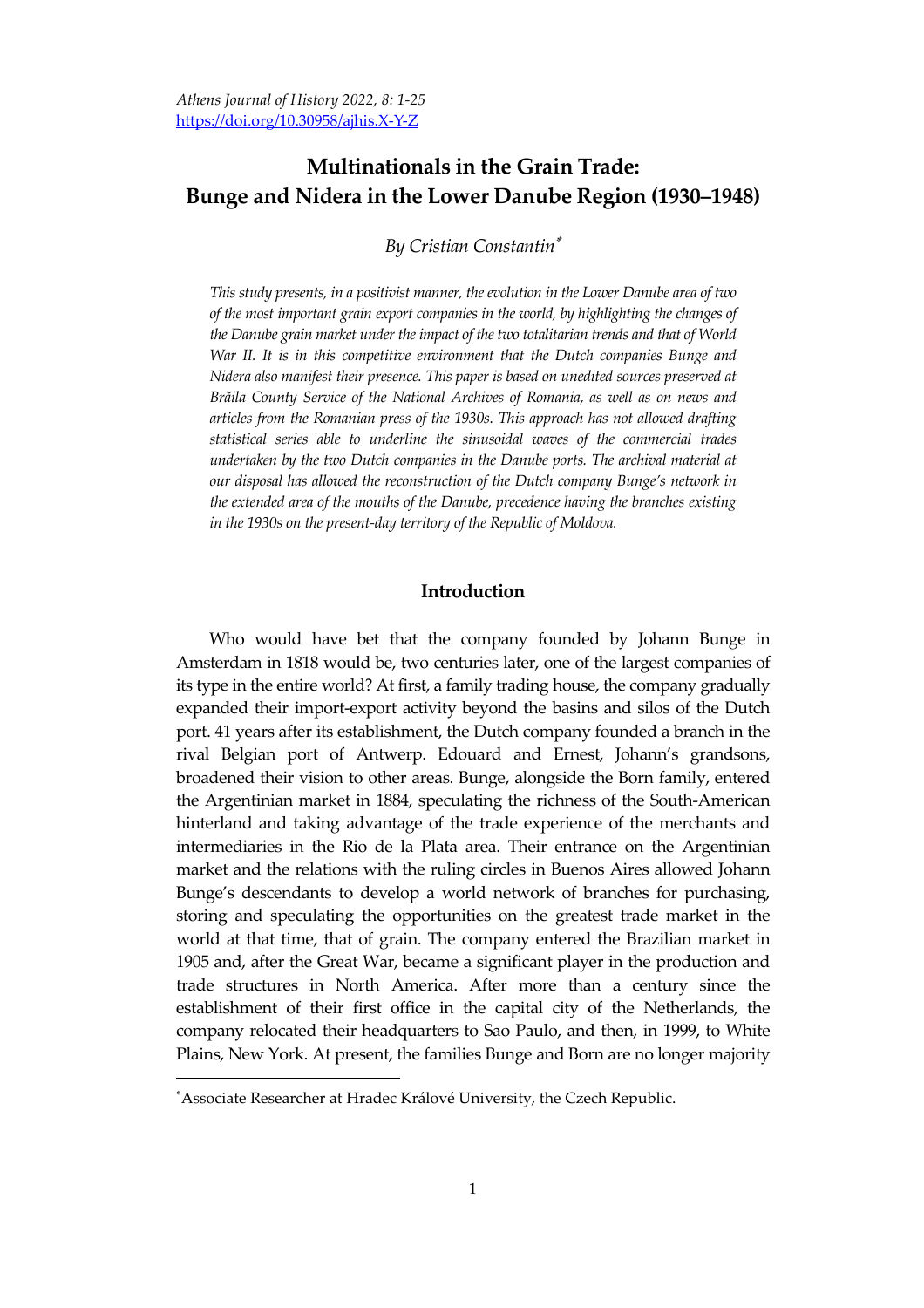stockholders. The main purchasing centres for Bunger were the cereal centres in Asia and Europe. 1

In 1920, in Rotterdam, one of the world's most remarkable companies in the grain trading sector was founded. Two Jewish brothers, Mayer-Wolf and Salzer-Levy Drake, laid the foundation of Nidera Company in a world dominated by economic liberalism subjected to the interwar protectionist policies. The founding members relocated to Argentina, one of the most representative cereal markets in the world, after only nine years. Exploiting the resources from the La Plata area did not keep the Drake family entrepreneurs away from the profitable business in the world of Oceanic Europe warehouses. Rotterdam remained a bridgehead of Nidera Company's own interests in the game of international cereal trade. The name of the company is an acronym of the most important markets on which the Mayer-Wolf and Salzer-Levy Drake brothers' company was involved in the 1920: the Netherlands, East (India), Deutschland [Germany], England, Russia and Argentina. 2

Throughout its existence, the company built an entire international network that allowed its development and direct access to the resources of the producers in the main cereal centres in the world. The Dutch trader, as other similar companies, significantly influenced the production structures in the hinterlands that they heavily exploited. Nidera diversified their economic interests after World War II, investing resources in order to accumulate an impressive capital by manufacturing and trading vegetal oil and chemical fertilizers for agricultural lands in the entire world. The market globalization and the social and economic context in Eastern Europe after the fall of the Iron Curtain, in 1989, allowed the (re)integration of the extended Black Sea area in the world grains market. 3

## **The Granary's Economic Avatars**

The most fertile plains in the Old Kingdom of Romania lie along the Danube River and between the Prut and Siret Rivers. The economy of Modern Romania depended, to an overwhelming extent, on the grain harvested from these areas. The Bunge Company network in Romania primarily focused on the cereal basin on the two banks of Prut River. This is the reason why we are going to lay emphasis on the specificities of Moldavian economy, more precisely, on Bessarabia, a territory that was united with Romania in 1918.

<sup>1.</sup> See history of Bunge Company, available at: <http://www.bunge.com/who-we-are/> our-history.

<sup>2.</sup> See a short history of Nidera Company, available at [https://goo.gl/zs9Usw.](https://goo.gl/zs9usw)

<sup>3.</sup> Rudolf Stöhr and Klaus Schumacher, *The History of the European Grain Market* (Brussels: Coceral, 2008), 48.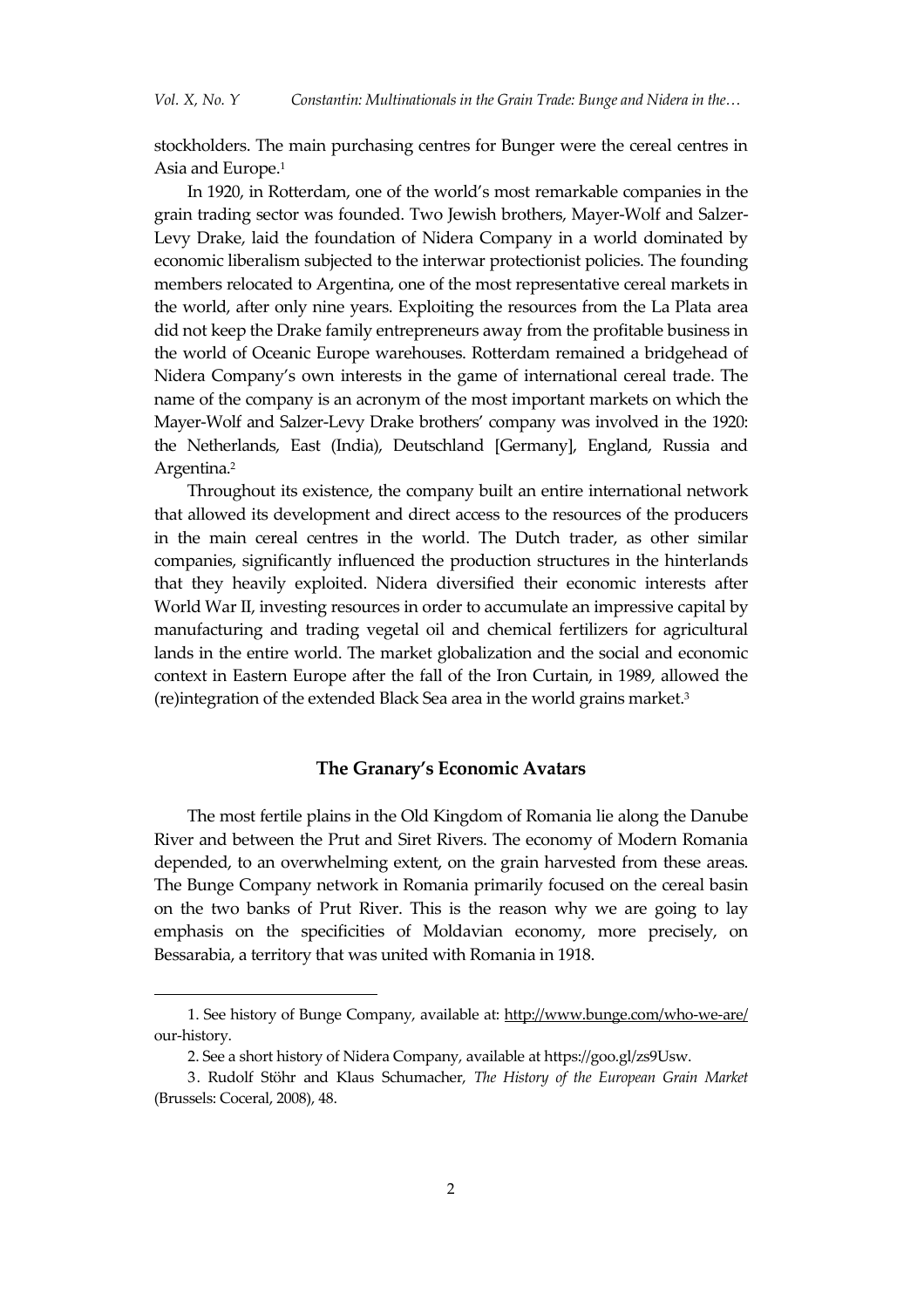$\ddot{\phantom{a}}$ 

The Moldavian and north of the Black Sea steppe soils had been known by European merchants since the end of the  $17<sup>th</sup>$  century as among the most fertile on the continent. Their integration into the great international market stimulated the local production structures and sped up the production pace, creating, after 1829, an acerbic competition between Romania and Russia. Moldavia, between the Carpathian Mountains to the west, and the Prut River to the east, had represented a cereal basin well connected to the Romanian ports at the Maritime Danube ever since the last decades of the  $19<sup>th</sup>$  century through the railway network and, partly, through the small vessel fleet of the foreign ship-owners who exploited the hydrographic basin of the river Prut, the border between Romania and the Tsarist Empire.

The Great Union of 1918 represented a quantitative and qualitative growth in the economic potential of Great Romania; however, as a whole, the adopted reforms (especially the 1921 Agrarian Reform) dramatically accentuated the differences between the Romanian village and the urban areas. Great Romania was a state in which most of the agro-alimentary outlets, once meant for external trade, moved towards Transylvania, the new Western province reunited with the country in 1918, for covering their food necessities. <sup>4</sup> The economic policy of Romania is characterised by four evolution stages from 1919 to 1938:

- 1) The 1919–1925 interval was characterised by economic recovery after WWI.
- 2) 1926–1929 was a period of gradual growth of the Romanian economy, against the background of the revival of the trade relations with the traditional partners and based on agro-alimentary stocks similar to the antebellum ones. It was nevertheless discontinued by the defective harvest in the autumn of 1928.
- 3) The period of the Great Depression (1929–1933) was characterised by a substantial drop of prices for the main products exported by Romania and by the under-priced selling, in almost all years of the Great Crash, of important quantities of corn, barley and oats.
- 4) The recovery period, starting in 1933, and continuing up to the outburst of WWII, was an age of turning upside-down the previous socio-economic trends. During this time, the Romanian State took action with a view to

<sup>4.</sup> Virgil N. Madgearu, *Evoluţia economiei româneşti după războiul mondial* [*The evolution of Romanian economy after the world war*] (Bucharest: Editura Ştiinţifică, 1995), 123; Bogdan Murgescu, *România şi Europa. Acumularea decalajelor economice (1550–1950* [*Romania and Europe. Accumulation of economic gaps*] (Iaşi: Polirom, 2010), 225–243.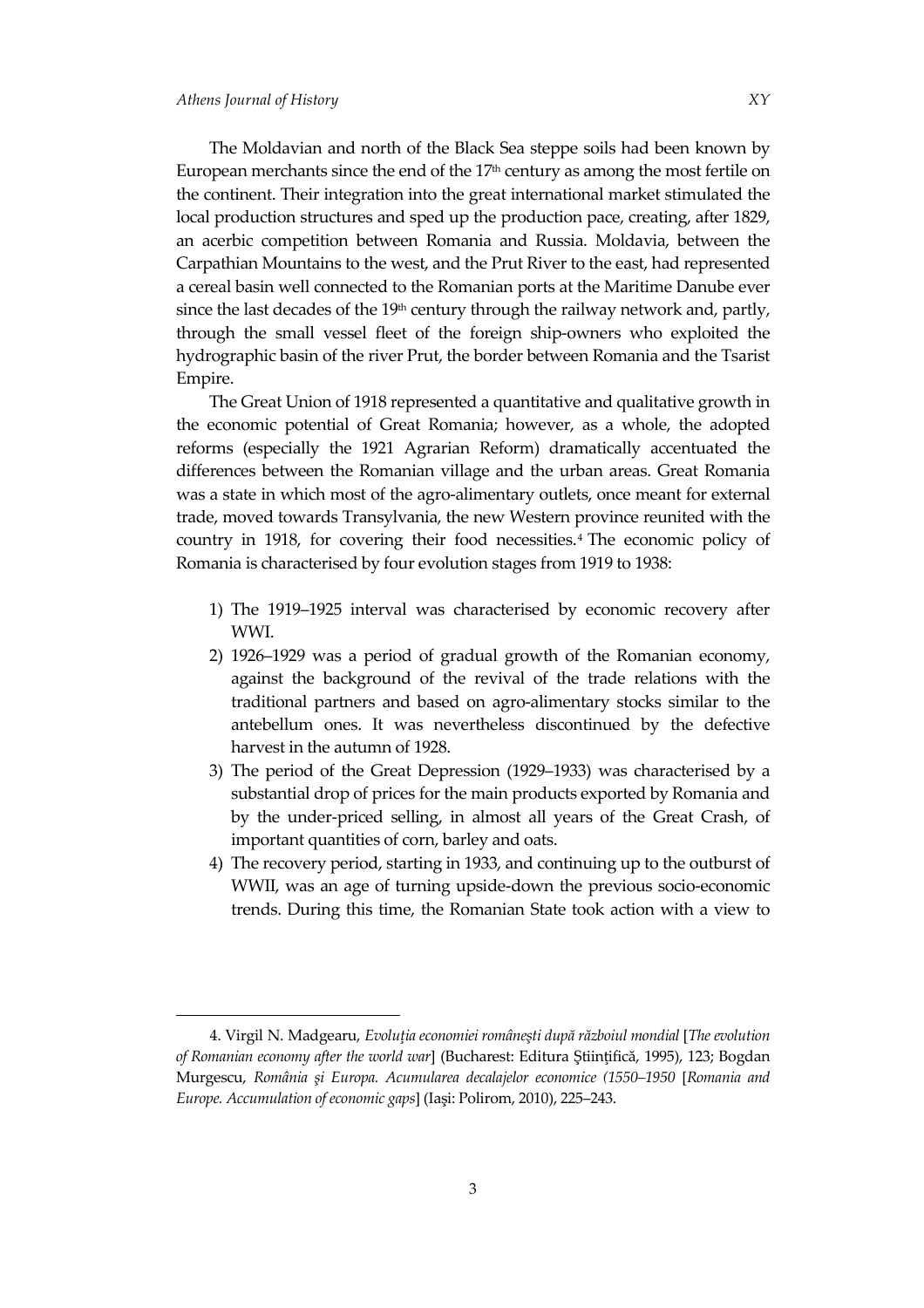establish the balance between the values acquired for exports and the amounts paid for imported goods. 5

The international trade of Romania was affected after the Great War by the lack of organisation at the level of transport and communication sectors in all Romanian territories. The railroads, roads, post, telegraph and telephone lines were among the factors that hindered the recovery of economy for at least four or five years. The central authorities understood this deficiency quite quickly, but they failed to act on time towards the modernization of the transport and communication routes. During a first stage, Romanian authorities were content to repair the antebellum infrastructure and modify the track gauge of the rails in Bessarabia according to the European pattern. In 1938, at a population of 19,750,004 people and an area of 295,049 km<sup>2</sup> , Romania had 11,375 km of railroads, out of which 1,218 km in Bessarabia and 4,094 km in the Old Kingdom. The 5,312 km, distributed in the major agricultural areas of the country and connected to the national maritime ports still denote the Romanian State's inability to develop transport. Aside from these drawbacks, there were also remarkable situations: Transylvania, inheriting the Austrian-Hungarian Empire infrastructure, counted 5,468 km of railroads as of 1938, by the maintenance and development efforts made by the decision-makers in Bucharest. 6

Bessarabia had benefited, ever since the age of the Tsarist Empire, from a magisterial central railroad network that connected the cities of Tiraspol, Tighina, Kishinev, Ungheni and Iaşi, which was the most viable means of land transportation of goods. 7

Moldova between the Prut and Dniester, a territory belonging to the Tsarist Empire until WWI, united with the Romanian Kingdom on March 27/April 9 1918. In the beginning of the interwar period, against the background of the Russian Civil War, and despite the significant exports traded by the White counterrevolutionaries through the Crimean ports, Romania was the main grain exporter in the Black Sea basin. <sup>8</sup> The fertile lands of Moldova between Prut and

<sup>5.</sup> C. C. Giurescu, M. G. Romaşcanu and N. Georgescu–Roegen. 'Comerţul Exterior,' in *Enciclopedia României*, IV, *Economia naţională: circulaţie, distribuţie şi consum* (Bucharest: Imprimeria Naţională, 1943), 474; Ion Veverca, Virgil Madgearu and Petre Constantinescu, 'Politica comerţului exterior,' in *Enciclopedia României*, IV, 438-439.

<sup>6.</sup> I. Miclescu and V. Mişicu, 'Căile ferate române,' in *Enciclopedia României*, IV, 53.

<sup>7.</sup> Vasile Maxim, 'Unele aspecte geopolitice legate de infrastructura căilor de transport din Basarabia,' in *Politica marilor puteri în Balcani şi Europa Centrală*, *Proceedings of the International Symposium, October 10-12, 2013* (ed.) Nicolae Chicuş, 404-406 (Chişinău: Garamont-Studio).

<sup>8.</sup> For a detailed analysis, see Cristian Constantin, *Comerţul cu cereale la Gurile Dunării: integrarea pe piaţă, structuri productive şi infrastructura de transport (1829–1940) (*Brăila: Istros, 2018), 516-528.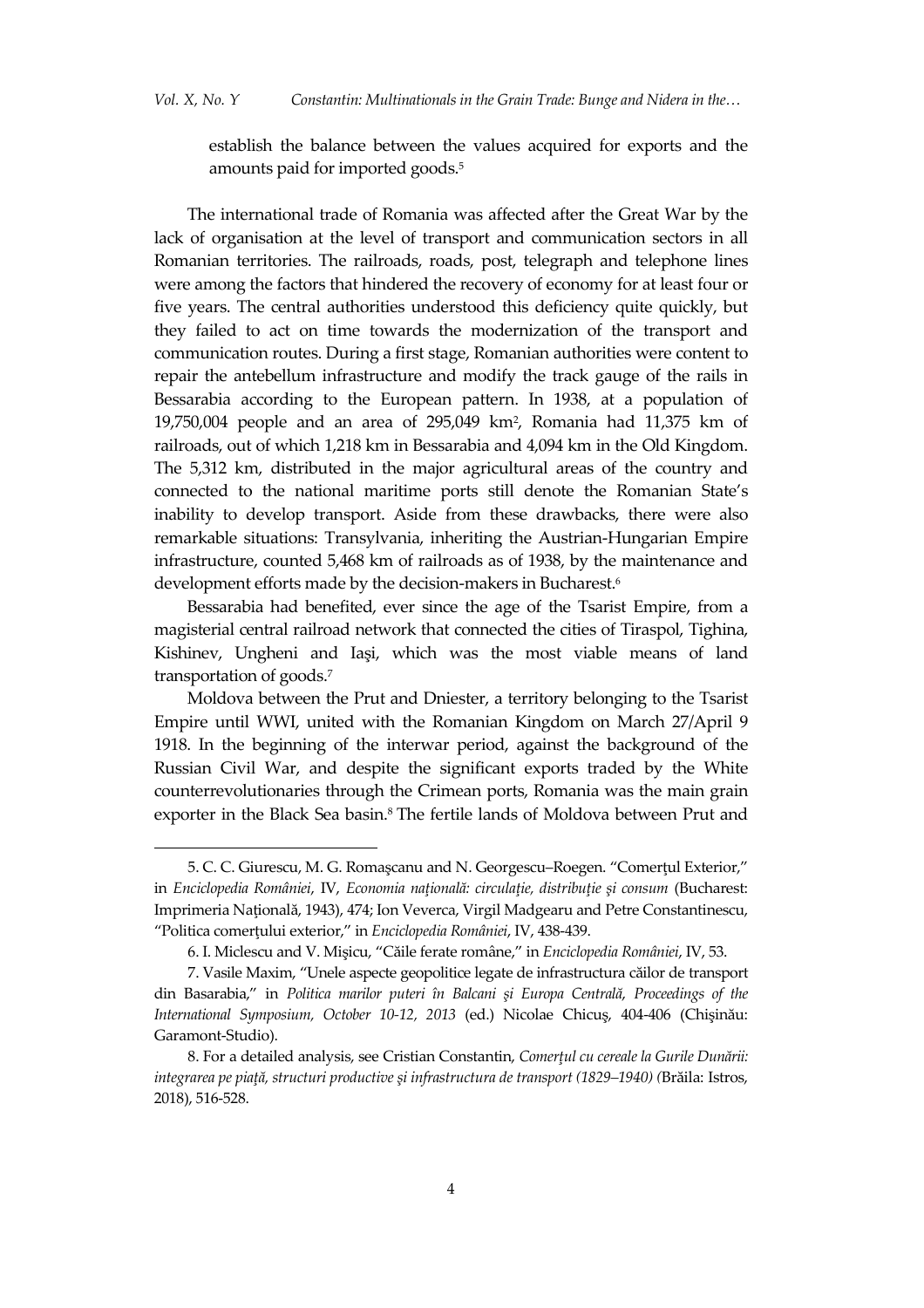$\ddot{\phantom{a}}$ 

Dniester played an important role in this equation. The population of Bessarabia counted, at the date of the Union with Romania, a little more than 2.6 million people, out of whom 85% lived in rural areas, and raised to 2,864,402 inhabitants in the year 1930.9

By comparison with other Romanian provinces, Bessarabia (14%) owned the country's largest arable area. After the Great War, approx. 26% of the arable area in Bessarabia was cultivated with barley, 24.3% with corn, 15.1% with winter wheat, 6.1% with spring wheat, 5.5% with oats, 4.3% with rye, 10.6% with natural and artificial hays, and 8.1% with plants. The statisticians of the time estimated the whole agricultural production of Bessarabia after WWI to c. 2,500,000 tons, at an approx. average of 850 kg/ ha. 10

Before World War I, c. 1,300,000 tons of grain had been annually exported from Bessarabia, most of it (more than 70%) harvested from lands owned by landowners and only about 30% from the totality of agricultural lands in Bessarabia. After the outburst of the Great War and up to mid-1920s, there was a down to zero decrease of Bessarabian grain exports. 11

The Agrarian Reform applied in Romania after WWI affected 1,739 out of more than 2.000 villages in Bessarabia. On average, c. 600 ha were distributed to each village in which the provisions of the reform were enforced. <sup>12</sup> Generally speaking, the agrarian reform implemented in Bessarabia fundamentally altered the old ratio between land estate and labour, peasants becoming the main owners of agricultural lands. After the reform, 3,648,747 ha (87.2%) of land estate in Bessarabia was owned in lots of up to 10 ha, 180,984 ha (4.3%) – lots between 10 and 100 ha, whilst the lots of 100 ha and more amounted to only 352,619 ha (8.5%).<sup>13</sup> The agrarian reform was intended as a contribution to consolidation of peasant estate based on the peasant and his family's labour, but it did not represent, as anticipated, a considerable improvement in the living standards of the Romanian rural world. The transition from the large agrarian estate to the small peasant household stimulated the rural dwellers' interest in the thorough exploitation of their own lots, but did not overall produce the effects expected by the authorities. The small estate, corroborated with the lack of modern technical

<sup>9.</sup> I. Teodorescu, 'Basarabia,' *Buletinul Statistic al României* 15, no. 1 (1919): 22-28; S. Manuilă, and D. C. Georgescu. *Populaţia României* (Bucharest: Monitorul Oficial şi Imprimeria Naţională, 1937), 10.

<sup>10.</sup> H. Block, and A. Cândea, *Calendarul Basarabiei pe 1931 (*Chişinău: Tipografia Eparhială 'Cartea Românească'), 72.

<sup>11.</sup> Barlo Iacubovici, 'Raţionalizarea agriculturii basarabene,' *Basarabia Economică* 2 (1938): 9-10.

<sup>12.</sup> Ion Ţurcanu, *Relaţii agrare din Basarabia în anii 1918-1940 (*Chişinău: Universitas, 1991), 29.

<sup>13.</sup> M. Georgescu, *Reforme agrare. Principii şi metode în legiuirile române şi străine* (Bucharest: Tipografia Bucovina I.E. Torouţiu, 1943), 92-93.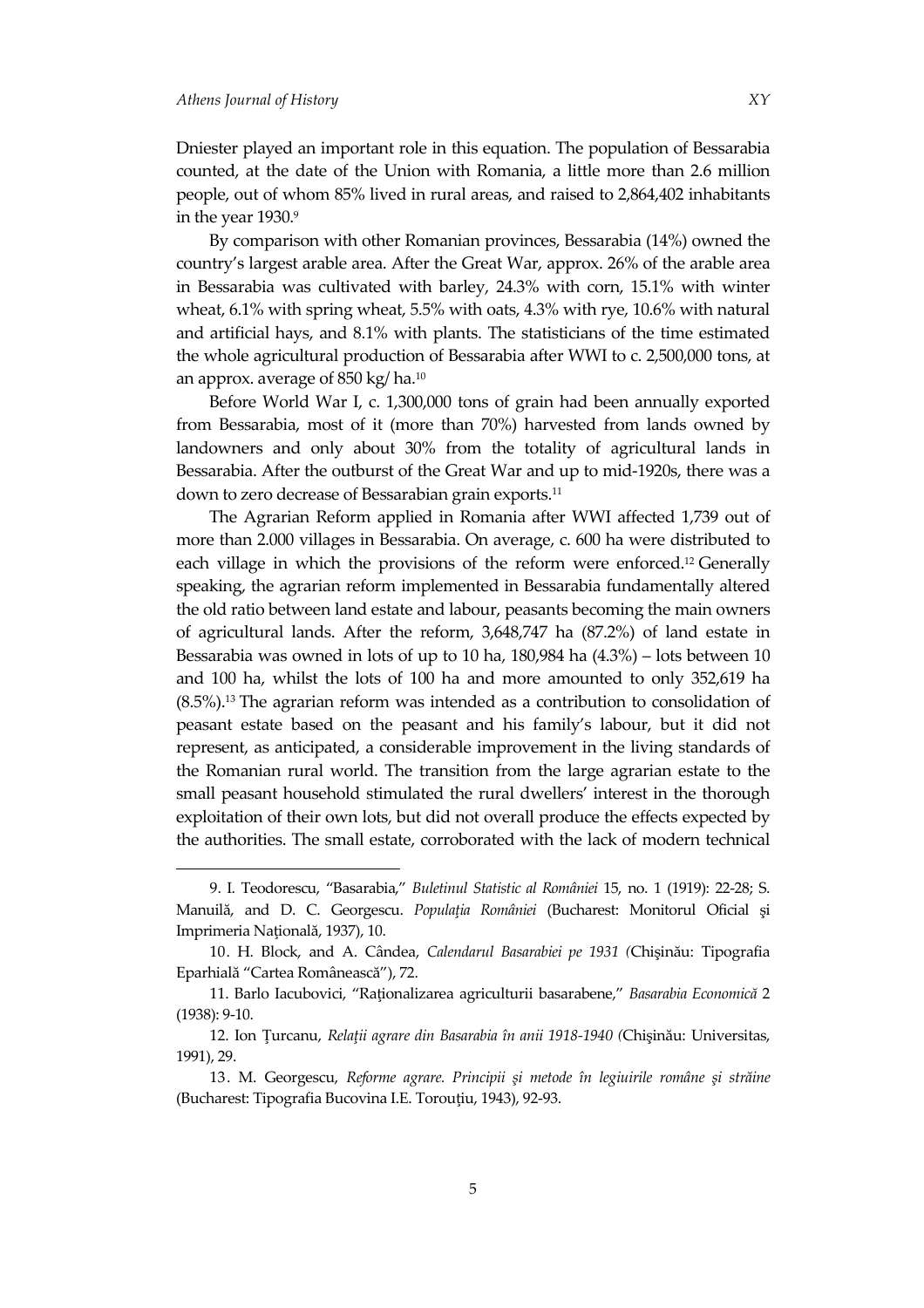means, proved unprofitable for one of the main economic areas of the Romanian State. The scarcity of hard currency and the Romanian currency (Leu) fluctuations can also be attributed to the qualitative and quantitative decrease in the cereal stocks of Great Romania, as a result of the enforcement of the Agrarian Reform of 1921.

In 1930, a new agricultural census was carried out. According to the interpretation of the collected data, 75% of the agricultural estates in Romania were made of lots smaller than 5 ha.<sup>14</sup> Bessarabia was no exception. The small estate represented 70.25% out of total. In Lăpuşna and Orhei counties, the estates of up to 10 ha represented 84.3% of total, as opposed to the estates between 10 and 50 ha, which represented only 10.5%, whilst the agrarian estates of more than 50 ha represented only 5.2% of the total, in relative values. In what concerns the counties in Southern Bessarabia, one notes a balance in agrarian ownership. In the counties of Ismail, Cahul, Tighina and Cetatea Albă, agricultural lands of up to 10 ha were 56% of the total, the ones between 10 and 50 ha amounted to 37%, and 7% was the percentage of the estates larger than 50 ha.<sup>15</sup>

Up until the outburst of the Great War, a certain consistency in the structure of cultivated areas and harvests is noted, even though oscillations have been recorded because of atmospheric instability (droughty years and/or abundant rainfalls). After the war, one records a contraction of seeded areas and a change in the traditional ratio between various cereals, but also a dramatic drop in the quantity of harvests in the first years. In 1924, the amount of winter wheat harvested in Bessarabia went down from 54,963 wagons (as recorded in 1910), to 28,958 wagons. Similarly, spring wheat harvests dropped from 19,197 to 10,987 wagons, while the rye harvest dropped from 27,762 to 5.978 wagons, and that of barley, from 56,564 to 30,714 wagons. Corn was the most cultivated cereal in Bessarabia, but the defective production system affected it too. The 77,012 wagons harvested in the year 1924 represented only 79.45% (96,921 wagons) of the quantity of corn harvested in 1910. The output of cereals per hectare reached a critical point in 1923, with a 340 kg average, whilst the maximum output was recorded in 1926: 1,330 kg/ha. After 1926, a trend of maintaining the output per hectare around 1,000–1,100 kg is noted. This essentially represents one of the negative effects of the 1921 Agrarian Reform. 16

During the interwar, the output of Bessarabian agriculture was below the production possibilities of the soil in the region, mainly because of unfavourable

<sup>14.</sup> Victor Axenciuc, 'Evoluţia economică a României. Cercetări statistico-istorice 1859–1947,' in *Agricultura (*Bucharest: Editura Academiei Române, 1996).

<sup>15.</sup> Horia N. Lupan, 'Cercetări asupra preţului şi rentei pământului în România,' *Analele Institutului de Cercetări Agronomice al României* 5 (1933): 253.

<sup>16.</sup> H. Celebidachi, 'Agricultura,' in *Basarabia. Monografie*(ed.) Ştefan Ciobanu (Chişinău, 1993), 335.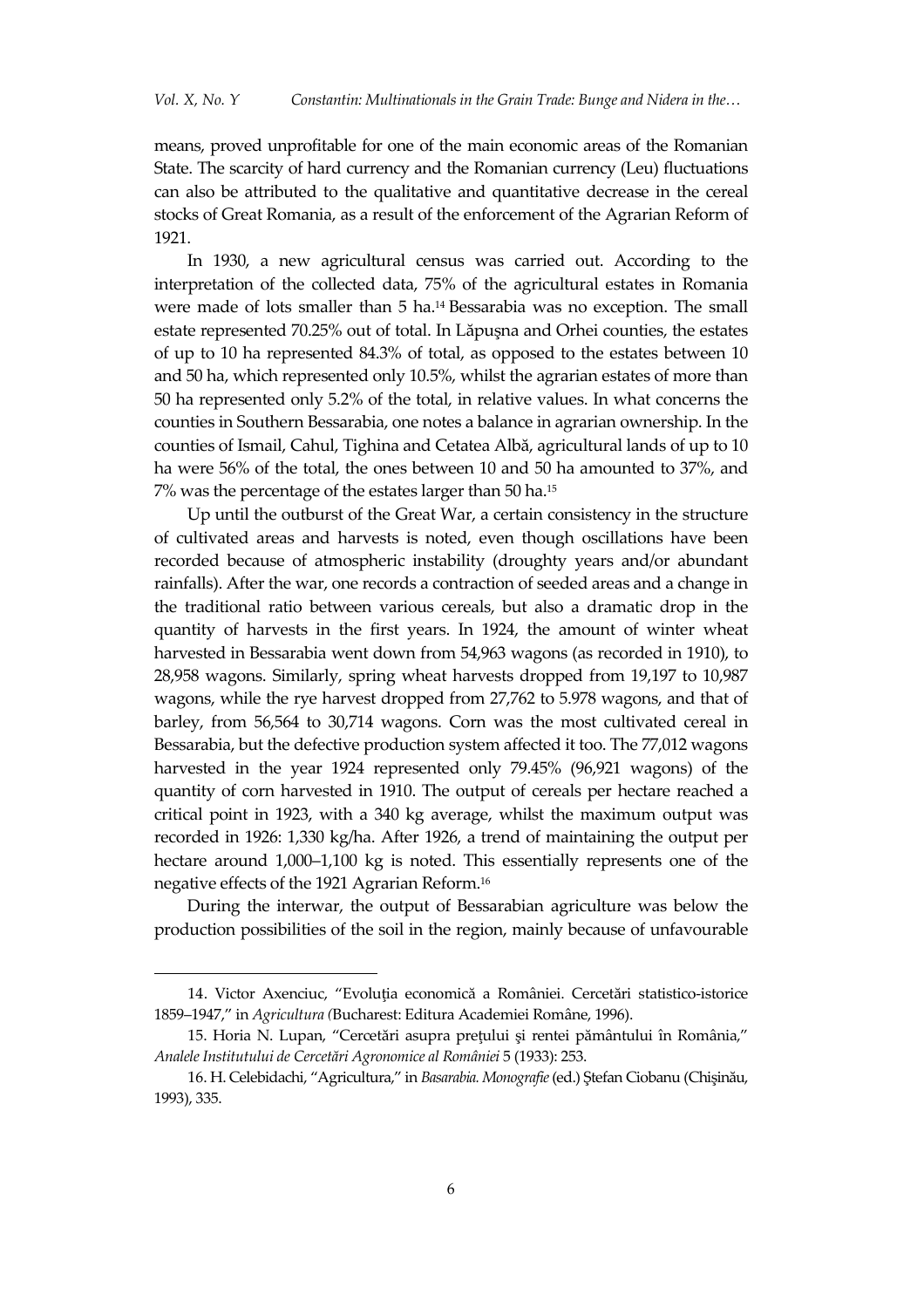1

weather conditions, as was the case of the 1921, 1927, 1928 and 1935 droughts. 17 One should also consider the particularities of the sustenance cultures cultivated in peasant households, as a result of the general economic situation in Romania, the low values of capital invested in agriculture, and the quantity and rudimentary quality of agricultural tools in the peasants' households. Adding to these are the low agricultural and trade education level of the rural population and the absence of any institutions of agricultural loans that would not turn into generational debt for peasantry. For example, a reaping machine serviced 54 agricultural households in Bessarabia, and a thresher, 287.1 ha. Almost half of the households in the area did not own any ploughs or harrows. Despite the various unfavourable factors, the agriculture in Bessarabia obtained, on a yearly basis, important quantities of grain, varying between 1.5 and 3 million tons. 18

Regarded wholly, the cooperative movement in Bessarabia recorded obvious progress between the two world wars, despite the drop by a quarter in the number of cooperatives in the 1930s. The absolute majority belonged to credit cooperatives (422 out of 764 recorded in 1938). The Great New York Crash led to a credit crisis, which, in turn, led to the Romanian authorities' intervention in favour of agricultural debtors. This measure greatly affected the mechanism of agricultural loans in Romania. After 1933, measures were taken with a view to reinstating the agricultural loans for small agriculturalists, at a minimal interest rate. 19

Generally speaking, during the interwar, in the new territories united with the country in 1918, the commercial code adopted by the Old Kingdom in 1887 was in force alongside the codes of the empires that the regions incorporated to Great Romania had been part of. The provisions of the Romanian Commercial Code became applicable in Bessarabia as late as 1928. The commercial codes applicable in Romania were proven viable for the emergence of new economic institutions owing to their dominant liberal concepts. 20

The Bessarabian foreign trade up to World War I took two fundamental avenues: with Russia and with the European countries. An important part of trade was played by the ports at the Maritime Danube and the railroad network developed by the tsarist authorities. <sup>21</sup> The trade exchanges of Bessarabia were in

<sup>17.</sup> Ţurcanu, *Relaţii agrare în Basarabia în anii 1918–1940*, 1991, annex VI.

<sup>18.</sup> Virgil N. Madgearu, *Evoluţia economiei româneşti după războiul mondial* (Bucharest: Editura Ştiinţifică, 1995), 56-57, 63, 72-74; N. Georgescu-Roegen, 'Inventarul agricol,' in *Enciclopedia României*, IV, 340-342.

<sup>19.</sup> Nicolae Enciu, *În componenţa României Întregite. Basarabia şi basarabenii de la Marea Unire la notele ultimative sovietice (*Bucharest – Brăila: The Publishing House of the Romanian Academy, Istros, 2018), 127.

<sup>20.</sup> Valentin-Stelian Bădescu, and Cosmin Iordache, 'Scurt istoric al evoluţiei Dreptului Comercial,' *Buletinul Universităţii Naţionale de Apărare Carol I* 1 (2013): 280-289.

<sup>21.</sup> N. Enciu, *În componenţa României Întregite*, 144-145.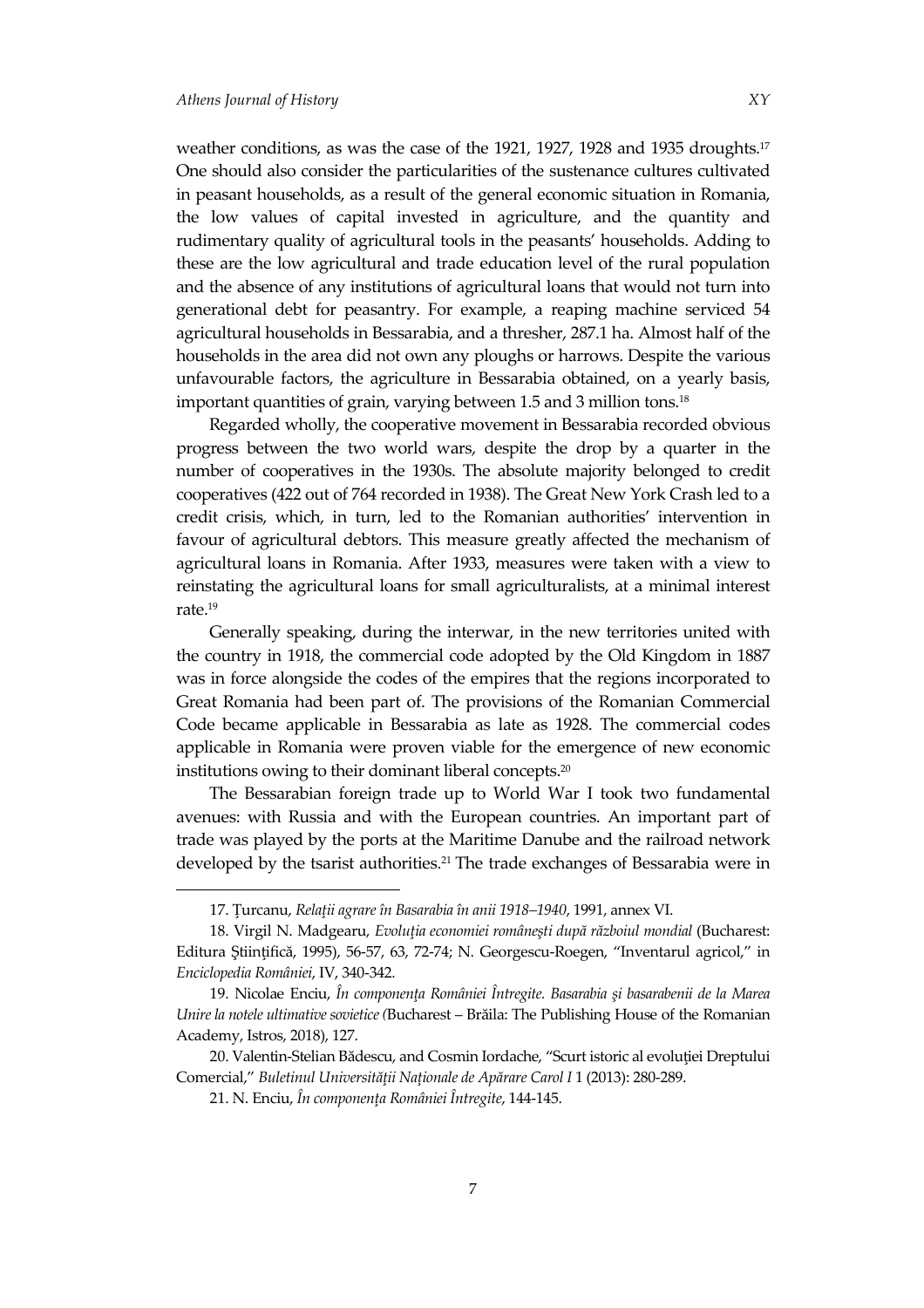close connection with production, as the country exported cereals, wine, fruits and cattle, being practised by as little as 1% of the population, preponderantly allogeneic elements. After the union, the Bessarabian trade activity significantly intensified, at least at a first sight. Many companies from the Old Kingdom opened branches in Bessarabia, positively influencing the recovery of Romanian economy after the first world conflagration. Dramatic episodes were recorded during the prolonged drought years, such as 1928 and 1935, which severely affected the trade in Bessarabia. Throughout the 1920s, most Bessarabian districts of the Chamber of Commerce and Industry, established after the Great War, united with similar institutions on the right banks of the river Prut, with a view to eliminate the gap between the two provinces. 22

With a view to stimulating the economy after the Agrarian Reform of 1921, Romanian authorities initiated a process of starting-up cereal markets in areas depending on agricultural production, which augmented the small households' role in international trading. The number of cereal markets in Romania multiplied by 7 from 1919 to 1936, being often encountered in the plain areas of the Old Kingdom and Bessarabia, dominated by grain cultures. <sup>23</sup> In 1930, there were 1,176 enterprises of agricultural products trade in Bessarabia, 57.7% having been established after World War I. An ascending trend (67%) is also noticed in banking, cooperatives and insurance, with a number of 352 such companies. 24

Ethnically, the interwar Bessarabian trade was practised by allogeneic elements. Romanians mostly dealt with agriculture. At the end of the interwar, 84% of the commercial companies in Bessarabia had Jewish owners. 25

In the last two decades of the 19<sup>th</sup> century, Belgium and the Netherlands had become major economic partners of Romania. The commercial houses in the ports of Anvers and Rotterdam had become interested, because of the long-term warehousing possibilities, in purchasing agro-alimentary products from the Black Sea area. 26

After World War I, most of the commercial relations between European states were reinitiated. Primarily interested in grain, but confronted with defective stocks in the context of the new socio-economic realities in Romania, the Netherlands imported only 100,000 tons from Romania in 1920, at a price of 246,121 lei. Barley

<sup>22</sup>*. Buletinul statistic al României*, 14.1 (1919); Const. I. Lungu, and T. Al. Ştirbu, 'Basarabia economică,' in *Basarabia economică. Monografie* (ed.) Ştefan Ciobanu (Chişinău, 1993), 385.

<sup>23.</sup> P. Sterian, 'Comerţul interior în România,' *Sociologie Românească* 46 (1938), 164.

<sup>24.</sup> M. Georgescu, and P. Sterian, 'Comerţul Interior,' in *Enciclopedia României*, IV, 423-424. 25*.* Ibid.

<sup>26.</sup> Daniela Buşă, 'Spaţiul sud-est european şi realităţile sale economice (sfârşitul secolului al XIX-lea – începutul secolului al XX-lea),' *Studii şi Materiale de Istorie Modernă* 15 (2002): 50-51; Emil Octavian Mocanu, *Portul Brăila de la regimul de porto franco la primul război mondial (1836–1914) (*Brăila: Istros, 2012), 257-352.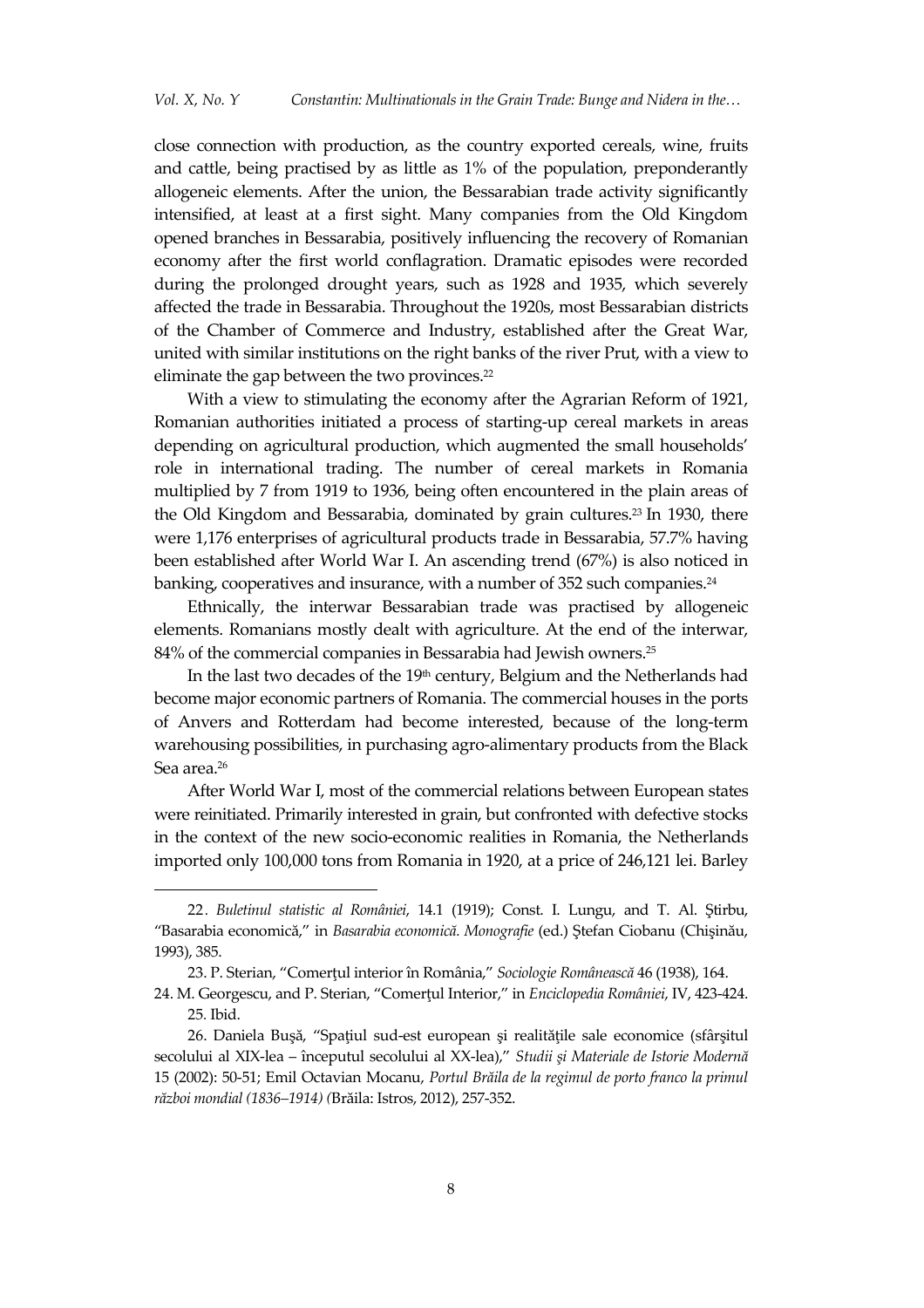$\ddot{\phantom{a}}$ 

(62,496 tons; 162,491 lei) dominated the business that year. A significant increase was recorded in 1923, when 133,691 tons of Romanian cereals were sent to Dutch ports, at a price of 941,593 lei. The export was animated by corn sales (68.75%, 91,921 tons; 680,219 lei).

1926 was the maximum point of Romanian exports to the Netherlands up to the outburst of the Great Depression. Romania exported that year 135,863 tons of cereals to Dutch destinations, at a price of 977,408 lei. It is also the year 1926 when wheat export went above the 15,000 tons barrier. The price cuts on the grain international market, as an effect of the NY Crash, and the existence of significant stocks in the Danube ports attracted the Dutch merchants. Throughout the year 1930, the Netherlands imported 439,993 tons of cereals from Romania, paying 1,295,128 lei. Exports were dominated by barley (52.06%, 229,072 tons; 568,099 lei) and corn (35.41%, 155,853 tons; 511,198 lei). In the following year, a drop by 36.53% of Romanian cereal export to Dutch destinations is recorded.

In 1931, the Netherlands imported 279,301 tons of grain from Romania, paying 684,011 lei. The main traded goods was wheat (123,782 tons; 328,626 lei), followed by barley (94,991 tons; 231,337 lei) and corn (55,707 tons; 106,852 lei). Romanian grain export was revived in 1932, when the Netherlands alone purchased 431,398 tons, paying 848,782 lei. Trade was dominated by corn purchases (288,475 tons; 526,821 lei) and barley (130,402 tons; 290,756 lei). In 1933, it was a downfall of Romanian cereal exports to the Netherlands. Only 360,820 tons of grains destined to the Dutch partners left the Romanian ports: 185,273 tons of corn and 156,034 tons of barley. The following years recorded a significant downfall of the Dutch grain purchases at the Lower Danube, which went above 100,000 tons only in 1936 and 1937. 27

With consideration to the particularities of international cereal trade and geographic position of the two states, the Romanian exports to the Netherlands took a standardised route from the ports on the Maritime Danube or Constanța to the Dutch warehouse from Rotterdam. In order to meet the demands of the exchange relations, alongside the traditional trade houses located at the mouths of the Danube, in the early years of the 1930s, two of the most important Dutch companies in the last century, Bunge and Nidera, entered the Danube market. These companies entered the Romanian market as modern trading houses, in which the HR and financial capital of the 'parent company' dictated the decisionmaking process.

<sup>27.</sup> The analysis was carried out based on statistical data in the series *Comerţul exterior al României* [*Romanian foreign trade*] for the years 1920–1940 and in the doctoral thesis by M. Popa-Vereş, *Comerţul nostru de cereale sub aspectul vieţii economice româneşti* (Bucharest, 1938), annexes.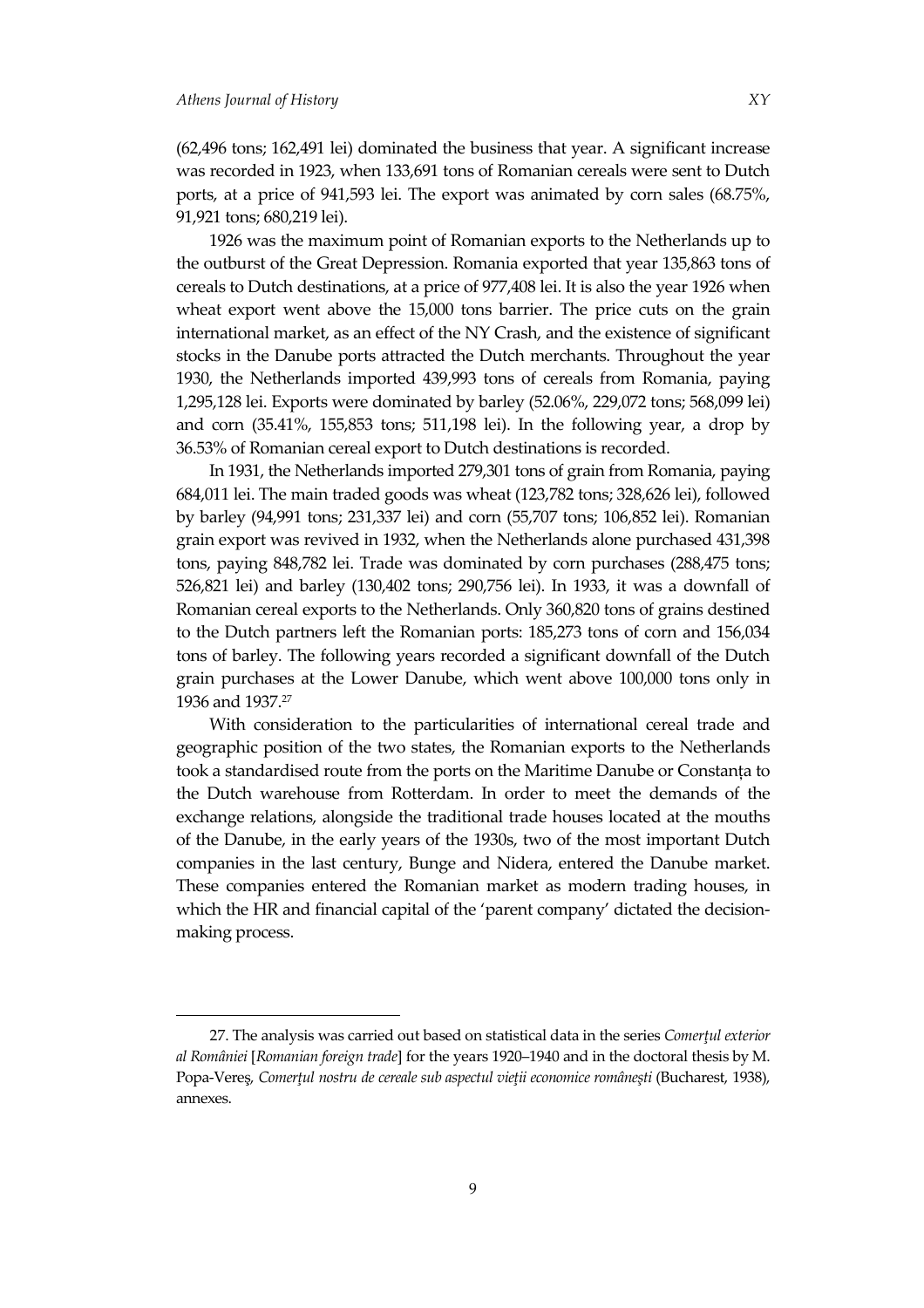#### **The Network of Bunge Company in Romania**

By commercial decision of August 6, 1930, Brăila Courthouse authorised the functioning of '*Bunge" Societate Anonimă Română de Comision şi Export de Cereale* (official acronym: BUNGE S.A.R.), headquartered at 8 Traian Str., Brăila. The decision was published in the Official Gazette of Romania, August 13, 1930.<sup>28</sup> The Managing Board of the company from Brăila consisted of Charles Hirschler (president), Friedrich Alexander (administrator) and Berhard Werthauer (delegate administrator). At first, Adolf Eisenstein was also a delegate administrator, but his responsibilities were cancelled afterwards by simply crossing his name and signature specimen with a horizontal line. 29

In just one year, Bunge Company became completely integrated to the cereal market at the mouths of the Danube. From August 15 to September 2, 1931, under the circumstances of the Great Depression, commerce was animated by trades based on that year's harvest. Bunge, alongside Moldova Bank, sent to the Italian ports 1,560 tons of cereals on *S.S. Afrodite* ship. An impressive quantity of grain was sent to the great Dutch warehouse in Rotterdam. The 113,512 tons of cereals loaded on the Greek ship *Evanghelia Diakakis* were traded by two large companies present on the Danube market, Bunge and Continexport. The Greek ships *Aforensa* and *Autipi Mihalos* – with a charge of 4,401 tons and, respectively, 3,040 tons –, were freighted by Bunge for courses from Brăila to Gibraltar and French ports. 30

Two years after having started the first branch in Romania, the company management decided to start up a new one. The Managing Board assembly of July 20, 1932 decided that a new branch of Bunge Company would open in Galati on August 1, same year. On this occasion, the Managing Board authorised M.V. Moglescu and Mihail Rosenber<sup>31</sup> to carry out the commission of cereal and other agricultural products 'mandated by and in the name of the headquarters', either directly or through appointed middlemen, in the city and port of Galati, as well as in all counties from Moldavia and Bessarabia. <sup>32</sup> The initiative of founding the Galati branch was the debut of building a spider's web that would incorporate the grain market on the fertile plains on the two banks of River Prut. Most of the agencies in the ports and towns from Bessarabia were subordinated to the activity

<sup>28.</sup> Brăila County Service of the National Archives of Romania (abbreviated SJAN Brăila), fund *Camera de comerţ* [*Chamber of commerce*] *Brăila* (structural part *Firmesociale*), file B 136/1930, 1-2.

<sup>29.</sup> SJAN Brăila, fund *Camera de comerţ Brăila* (structural part *Firme sociale*), file B 136/ 1930, 3-4.

<sup>30</sup>*. Ancheta*, 3 Sep. 1931, 2.

<sup>31.</sup> SJAN Brăila, fund *Camera de comerț Brăila* (structural part *Firme sociale*), file B 136/ 1930, 14.

<sup>32</sup>*.* Ibid.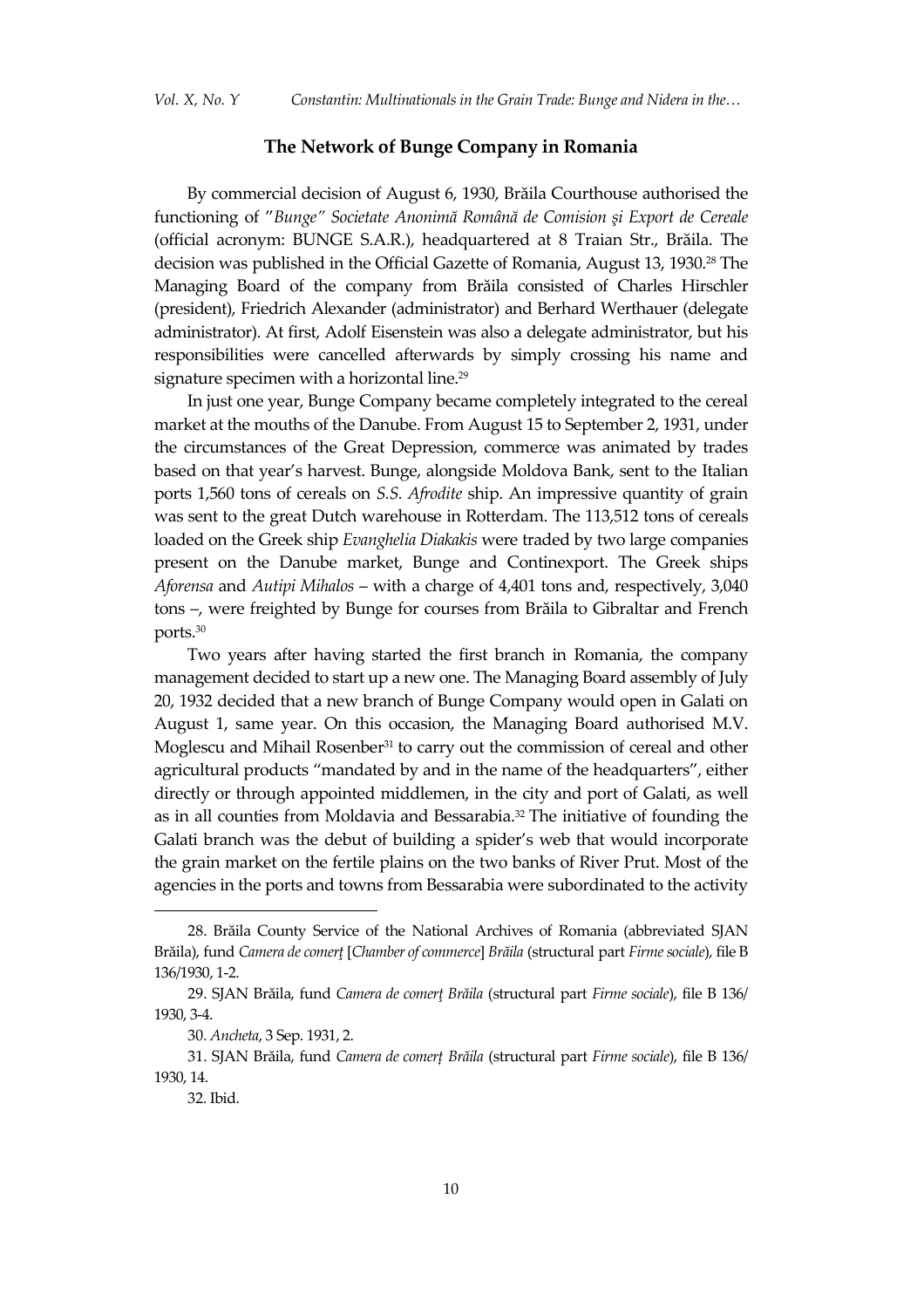of Galati branch. The Brăila headquarters, aside from coordination at the national level, also dealt with the purchase of grain arriving up-river in the Danube ports.

In the spring of 1933, changes took place in the Galati branch of Bunge Company. The Managing Board of the Romanian company recorded Mihai Rosenberg's request to step out from management, as of May 1, that year, appointing S. Guttmann in his position. It was also decided that M.V. Moglescu's signature become again valid in the Galati branch, as of March 16, 1933.<sup>33</sup>

In the summer of 1932, one notes changes at the level of the management and vision of the Romanian branch of Bunge Company. Following the Extraordinary General Assembly on July 31, the company's Managing Board was appointed for the July 31, 1932 - July 31, 1933 interval. After elections, the following members were appointed: Charles Hirschler (president), Friedrich Alexander (advisor) and Isidor Rosenberg (delegate administrator). The responsibilities of the first two were substituted by Ludwig Wüerzburger.<sup>34</sup> The 1933 assembly decided that their mandate be extended to July 21, 1934. 35

The rich crop from the Bessarabian plains in the summer of 1932 attracted the attention of international merchants. The management of Bunge Romania decided to harness the Budjak area and the possibilities of transport on the Black Sea. Cetatea Albă branch was placed under S. Trejvusz's management. His prerogatives as a manager and sole employee gave him the possibility to be the only person entitled to sign in the name of the Bunge branch from Cetatea Albă. 36

In July 1933, changes occurred in the managerial network of Bunge in the Romanian area, whilst also being established agencies meant to cover the agricultural regions on the two banks of River Prut. Following the assembly of the Managing Board of June 26, 1933, published in the Romanian Official Gazette of July 3, 1933, D.A. Morgenstern was appointed, as of July 1, to manage the Galati branch, with "the right to engage this branch by his sole signature". D.A. Morgenstern had previously managed the agencies in Reni and Cetatea Albă. In the latter half of the year 1933, M.V. Moglescu was appointed manager of Reni branch. In the case of A. Morgenstern's absence from Galati, M.V. Moglescu was officially vested to manage this branch, and also the agency in Cetatea Albă. S. Trejvusz's right to manage the Cetatea Albă branch remained in force. <sup>37</sup> S.

<sup>33.</sup> Request for modification addressed to the Chamber of Commerce and Industry of Brăila by L. Wurzburger andi I. Rosenberg, as representatives of the company Bunge S.A.R., dated March 31, 1933; see SJAN Brăila, fund Camera de comert Brăila (partea structurală *Firme sociale*), file B 136/1930, 18.

<sup>34</sup>*.* Ibid, 15.

<sup>35.</sup> According to the decisions adopted on July 31, 1933 by the Extraordinary General Assembly of Bunge S.A.R., in ibid, 20.

<sup>36</sup>*.* Ibid, 17.

<sup>37</sup> . Minutes drafted by L. Wurzburger (manager) and I. Rosenberg (delegate administrator) on July 4, 1933, in ibid, 19.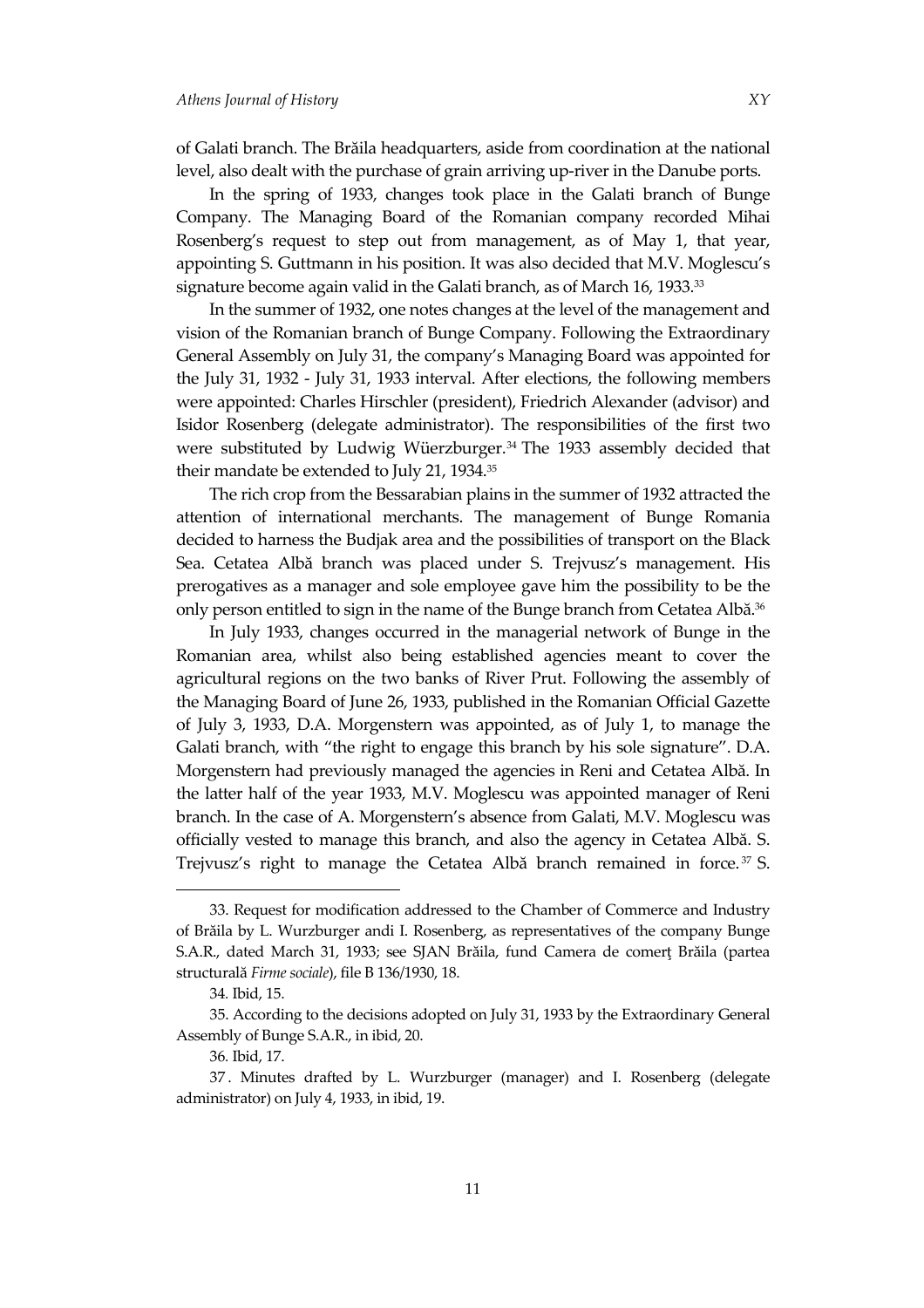Guttman's activity as acting manager in the service of the Dutch company ceased in August 1933, when Reni agency was concentrated in Galati. 38

At the same time, the Bunge management from Romania decided that Ismail port and the cereal markets in the area were attractive for local cereal producers. Michel Wilderman was appointed the first manager of Ismail agency (Ismail County), founded as of August 1, 1933. The agency dealt with commissioning of cereals and other agricultural products. <sup>39</sup> During the same month, a branch was also opened in the town of Chilia Nouă (Ismail County), managed by S. H. Can, with prerogatives similar to those of his counterparts from the other Bunge branches. 40

The Bunge Romania Managing Board, assembled in extraordinary meeting on July 28, 1933, decided the establishment of a new agency in Tighina. The commercial purpose of this agency was to purchase (in cash) cereals and other agricultural products in the name and account of the Headquarters or of Galati branch, to which it was affiliated. Iacob Colpacci was appointed company representative to this purchasing agency. His responsibilities were restricted to purchasing, in cash, cereals and agricultural products, at the order of the company managers from Romania. As in the case of the other agents, Iacob Colpacci's responsibility were also that of completing the formalities for the charge, discharge, shipping, storage and manipulation of the goods purchased in the name of Bunge Company. 41

During the same meeting, the Managing Board approved the establishment of a Bunge branch for the cereal basin in the south-western area of Bessarabia, which resulted in the foundation of a new branch, in Cahul County, city of Cahul, 0 by Solomon Feder, whose prerogatives were similar to those of his counterpart in Tighina.<sup>42</sup> Also to the branch in Galati was assigned the Lăpuşna County agency, headquartered in Kishinev, and coordinated by agent Nathan Fickelman.<sup>43</sup>

Since August 1933, a purchasing agency also functioned in Bălţi County, with the headquarters in Bălți City, represented by Samuel Fickelman.<sup>44</sup> His rights and obligations were similar to those of his counterparts from the other

<sup>38</sup>*.* Ibid, 23 and *Monitorul Oficial*, 9 August 1933.

<sup>39.</sup> According to Minutes no. 13 of the meeting of the Managing Board of Bunge S.A.R. on July 28, 1933; see: SJAN Brăila, fund Camera de comerţ Brăila (structural part *Firme sociale*), file B 136/1930, 21; and *Monitorul Oficial*, 9 August 1933.

<sup>40.</sup> SJAN Brăila, fund *Camera de comerţ Brăila* (structural part *Firme sociale*), file B 136/ 1930, 22; and *Monitorul Oficial*, 9 August 1933.

<sup>41.</sup> SJAN Brăila, fund *Camera de comerţ Brăila* (structural part *Firme sociale*), file B 136/ 1930, 24; and *Monitorul Oficial*, 9 August 1933.

<sup>42.</sup> SJAN Brăila, fund *Camera de comerţ Brăila* (structural part *Firme sociale*), file B 136/ 1930, 25.

<sup>43</sup>*.* Ibid, 26.

<sup>44.</sup> Ibid, 27.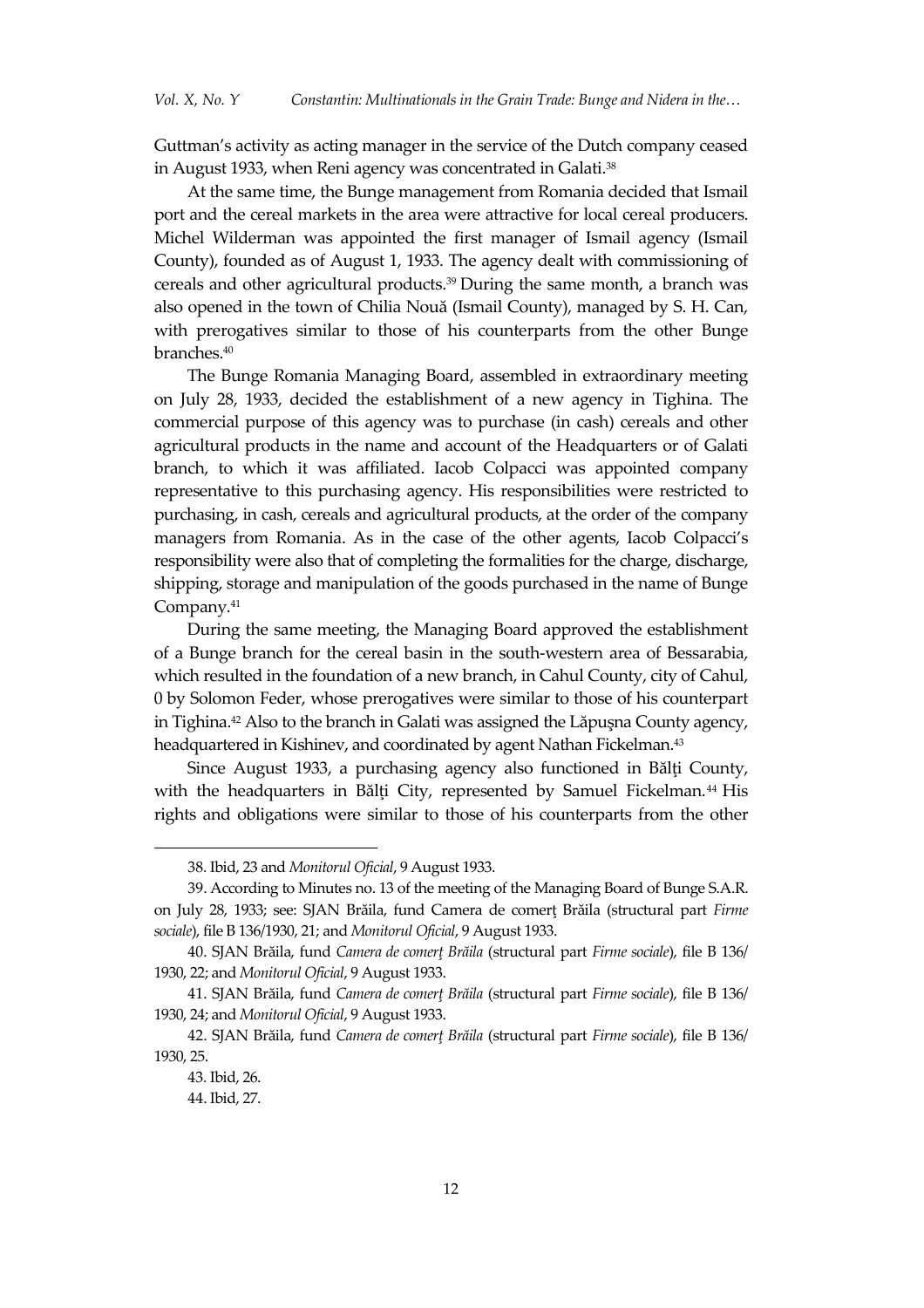Bessarabian agencies of Bunge. Isac Bortnic was given similar responsibilities at the Tutova County agency, with the headquarters in Bârlad,<sup>45</sup> one of the important railroad junctions in the country and a prosperous borough ever since the Middle Ages. <sup>46</sup> Also in August 1933, Bunge opened a branch in Fălciu County, with the headquarters in the town of Huşi, whose management was assigned to N. Lucaci.<sup>47</sup>

During the same Managing Board assembly, a decision was made in regard to the establishment of an agency for Tecuci County, with the headquarters in Tecuci. The management of this branch was assigned to Moise Buchman.<sup>48</sup> David Landau was given similar responsibilities for the agencies established in Vaslui,<sup>49</sup> Roman,<sup>50</sup> Dorohoi,<sup>51</sup> Bacău,<sup>52</sup> Botoşani, <sup>53</sup> and Iaşi <sup>54</sup> counties, with headquarters in the homonymous cities, and in Putna County, with the headquarters in Focşani.<sup>55</sup> The prerogatives of these managers were identical to those of their counterparts in the Bessarabian agencies, which had almost exclusively been founded for cash purchasing of agro-alimentary products.

The minutes of the Extraordinary General Assembly of Bunge S.A.R. on September 12, 1934, hour: 18.00, presided by I. Rosenberg, appointed by the Managing Board, mentions the presence of 8 stockholders, representing 4,850 shares, with a total number of 970 votes. During the meeting, the Managing Board members were elected unanimously and 'cheeringly', with mandates valid until the next Extraordinary General Assembly, scheduled for 1935. The members of the Managing Board were: Charles Hirschler, Ludwig Würzburger, engineer Maximilian Marcus and engineer Hermann Solomon.<sup>56</sup> Various modifications to the statute of the organisation were also adopted on the same occasion. The following paragraph was added to this statute:

<sup>45.</sup> Ibid, 28.

<sup>46.</sup> Laurenţiu Rădvan, *Oraşele din Ţările Române în Evul Mediu: sfârşitul secolului al XIII-lea – începutul secolului al XVI-lea (*Iaşi: 'Al. I. Cuza' University Press, 2011), 486-490; see also Ion Plesnilă, *Istoricul liniei Galaţi – Bârlad (*Bucharest: Tipografia Gutenberg, 1898).

<sup>47.</sup> SJAN Brăila, fund *Camera de comerţ Brăila* (structural part *Firme sociale*), file B 136/1930, 29; and *Monitorul Oficial*, 9 August 1933.

<sup>48.</sup> SJAN Brăila, fund Camera de comerţ Brăila (partea structurală *Firme sociale*), file B 136/1930, 30.

<sup>49</sup>*.* Ibid, 31.

<sup>50</sup>*.* Ibid, 32.

<sup>51.</sup> Ibid, 33.

<sup>52.</sup> Ibid, 34.

<sup>53</sup>*.* Ibid, 35; and *Monitorul Oficial*, 9 August 1933.

<sup>54.</sup> SJAN Brăila, fund Camera de comerţ Brăila (partea structurală *Firme sociale*), file B 136/ 1930, 36.

<sup>55</sup>*.* Ibid, 37.

<sup>56.</sup> Ibid, 41.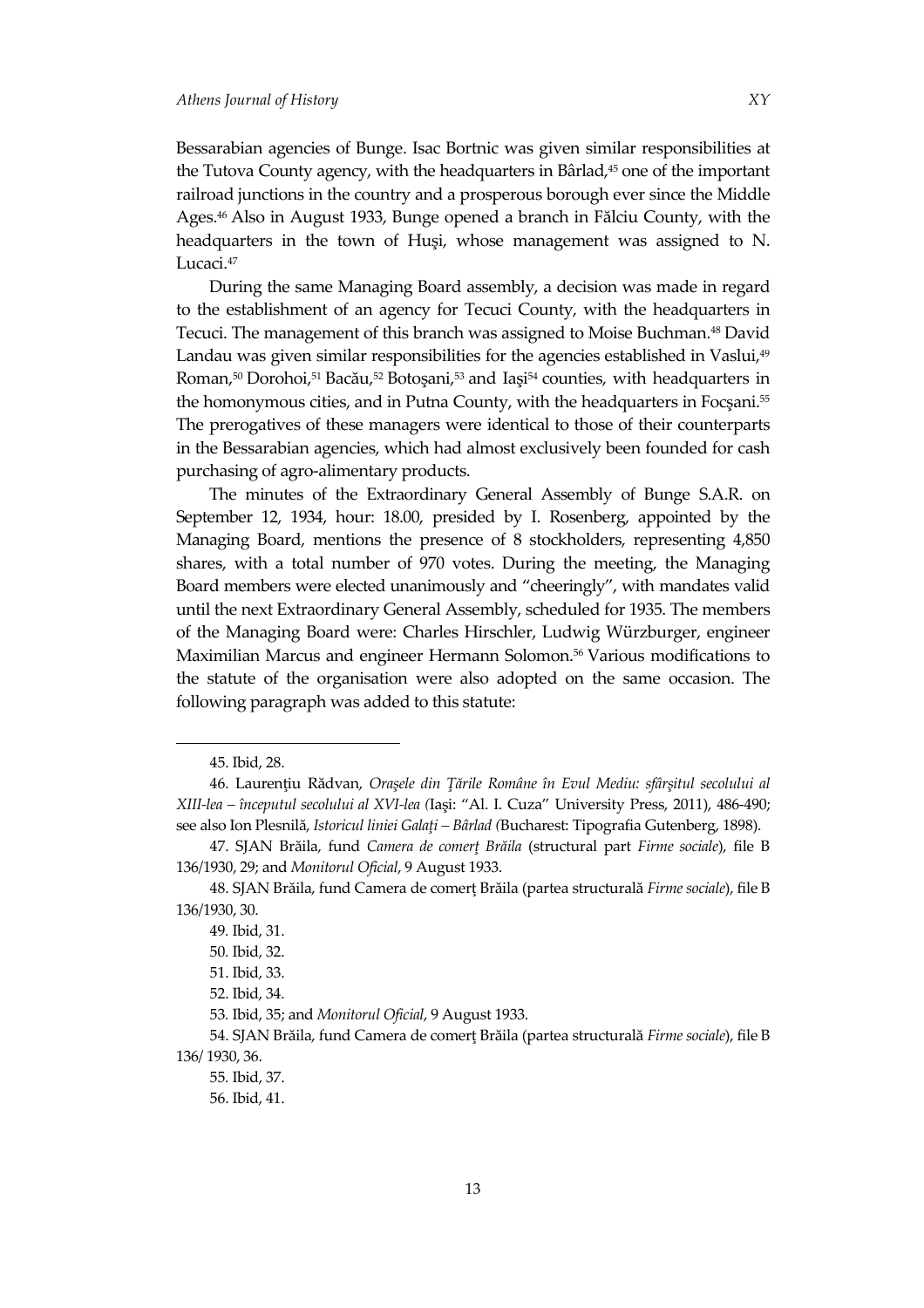'The branches and agencies of the company shall be validly represented by a sole signature designated by the Managing Board' 57 .

Engineer Maximilian Marcus was elected President of the Company Managing Board on September 17, 1934, and Charles Hirschler and Ludwig Würzburger were appointed delegate administrators. The Managing Board appointed Max Eisenburh as manager and renewed the powers of attorneys of Mr Isidor Rosenberg and Mr Pincu Grosvald to sign in the name of the company according to the dispositions provided by the company statute. During the same meeting, the right of Mr A. Morgenstern and Mr M.V. Moglescu to collectively sign and engage for Galati branch and individually for Reni and Cetatea Albă agencies was also renewed. It was also adopted that the collaboration with S.H. Can for Chilia Nouă agency should continue. Ismail agency was dissolved and consequently, M. Wildermann's signature was also withdrawn. The Managing Board decided the revocation of Solomon Trejvusz from the management of Cetatea Albă branch, giving signature rights for this agency to Mr A. Morgenstern and Mr M.V. Moglescu. The delegate administrator, Charles Hirschler, was mandated to represent Bunge S.A.R. abroad, according to his decision and without requiring the permission of the central management organism. Against the background of downsize in grain stocks in Romania, during the same meeting, it was decided that the agencies in Iaşi, Tutova, Fălciu, Bacău, Roman, Dorohoi, Botoşani, Putna, Lăpuşna, Bălţi, Tighina and Cahul be dissolved. 58

In the autumn of 1934, Bunge Company had the following network of agencies on the Romanian territory: headquarters (in Brăila), Galati branch (under the collective signature of A Morgenstern and M.V. Moglescu) and agencies in Reni (signature of A. Morgenstern or M.V. Moglescu), Cetatea Albă (signature of A. Morgenstern or M.V. Moglescu) and Chilia Nouă (signature of Dr S.H. Can).<sup>59</sup>

Romanian cereal export reached a critical point in mid-1930s, because of a plurality of factors originating in the avatars of the interwar Romanian agriculture and in the dramatic drop of prices on the specialized international market after the outburst of the Great Depression. <sup>60</sup> Under these nefarious auspices, on March 14, 1935, the Official Gazette of Romania published the decision by which Bunge dissolved the branch in Galati and the agencies in Reni and Cetatea Albă, withdrawing the signature for managers A. Morgenstern and M.V. Moglescu.<sup>61</sup>

Shortly after, Bunge Romania Managing Board also dissolved the agency from Chilia Nouă, decision in effect starting with July 31, 1935, also discontinuing

<sup>57.</sup> Ibid.

<sup>58</sup>*.* Ibid, 42.

<sup>59.</sup> Ibid, 43; and *Monitorul Oficial*, September 22, 1934.

<sup>60.</sup> See a detailed analysis in Vasile Bozga, *Criza agrară în România dintre cele două războaie mondiale (*Bucharest, 1975); Bogdan Murgescu, *România şi Europa. Acumularea decalajelor economice (1550-1950) (*Iaşi: Polirom, 2010), 256.

<sup>61</sup>*. Monitorul Oficial*, 62, March 14, 1935: 1947.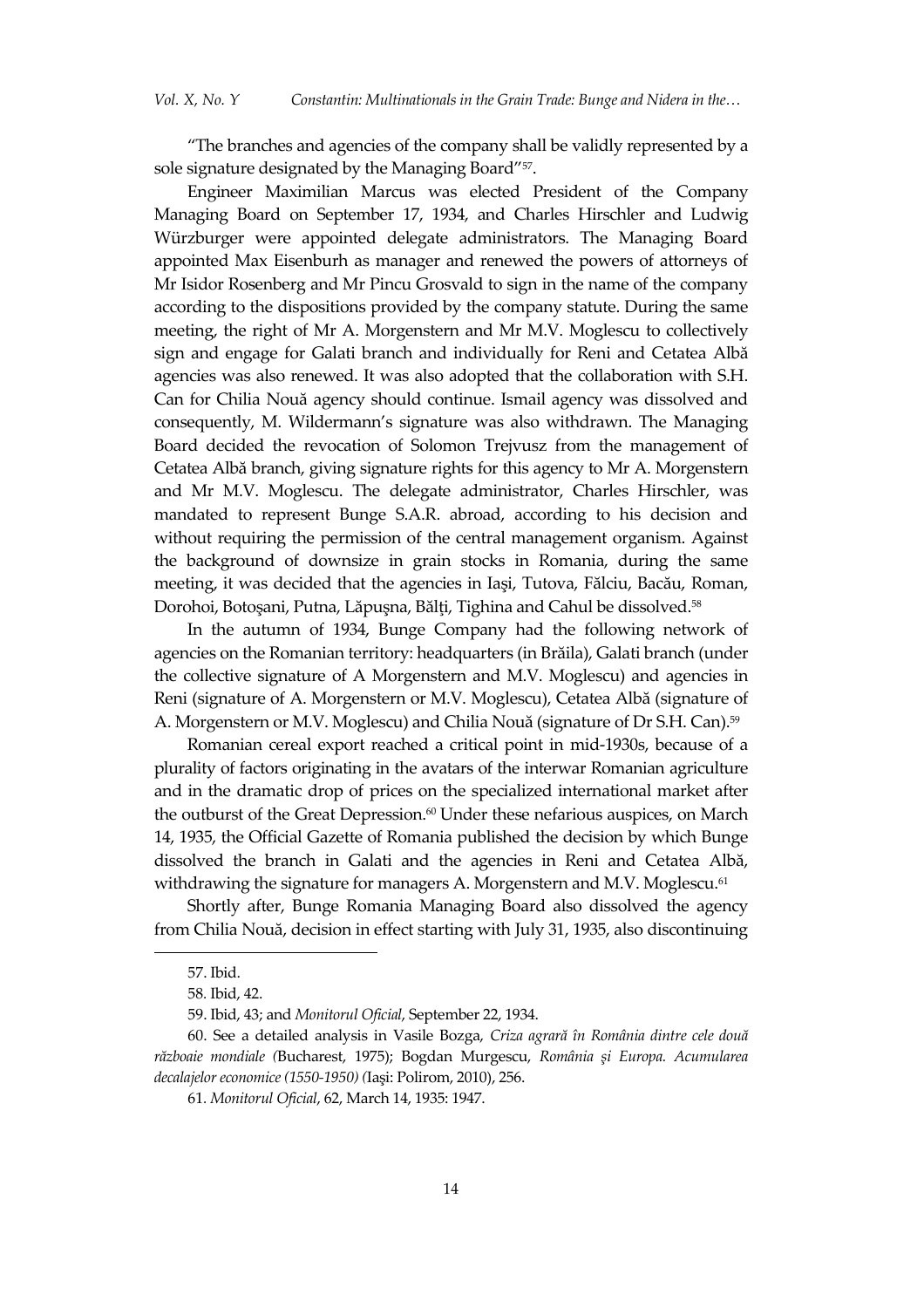the prerogatives granted to S.H. Can. The assets and liabilities of this agency were transferred to the headquarters in Brăila. 62

Bunge Romania General Assembly elected a new Managing Board on March 7, 1936. As a result of the stakeholders' votes, engineer M. Marcus, Ch. Hirschler, engineer H. Solomon and I. Würzburger were re-elected. C.J. Găgiulescu, Anastase Petrescu and F.H. Konter were appointed censors for the financial year 1936, and F. Schwartz, J. Constantinescu and C. Hiott were appointed acting censors. 63

During the next two years, the activity of Bunge in Romania was carried out within the parameters of the Romanian-Dutch commercial relations, with a certain increase recorded in cereal exports from the Danube area to traditional Western destinations.

On April 20, 1938 another meeting of the Bunge Romania General Assembly was held to elect a new Managing Board. After counting the stakeholders' votes, Ion Mitilineu, Charles Hirschler, Nicolae Hiott and Ludwig Würzburger were assigned to manage the company in the following year. Misters Constantin Găgiulescu, Anastasie Petrescu and F.H. Koster were appointed censors for the financial year 1938, whilst I. Constantinescu, V. Coşma and Octav Ioan were appointed acting censors. On May 2, 1938, Ion Mitilineu was elected President of the Managing Board. 64

10 stakeholders, owners of 4,900 shares, participated in the meeting. The assembly unanimously approved the statement of assets and liabilities and the profit-and-loss account, deciding to allocate the following sums from the net profit: 397,000 lei to the statutory emergency fund; 3,250,000 lei for establishing an emergency fund for the attenuation of questionable outstanding debts, 'to proceed towards the clearance of debts whose value is questionable'; and 60,000 lei for the censors' payment in the year 1937. The rest of 261,506 lei was carried over to the following financial year. 65

The Company spent, in the year 1937, 12,380,425 lei for salaries, ex-gratia payments, telephone, telegraph, rents and offerings, and only 1,313,446 lei for taxes. The 1937 net profit amounted to 321,506 lei, and according to the internal review, the profit-and-loss account of Bunge S.A.R. in 1937 amounted to 17,956,028 lei.<sup>66</sup>

In December 1937, a government led by Octavian Goga is appointed, a moment which marks the opening the path to King Carol II's royal dictatorship

<sup>62.</sup> SJAN Brăila, fund Camera de comerţ Brăila (structural part *Firme sociale*), file B 136/1930, 45.

<sup>63</sup>*.* Ibid, 48; and *Monitorul Oficial*, 70, 1936.

<sup>64.</sup> SJAN Brăila, fund *Camera de comerţ Brăila* (structural part *Firme sociale*), file B 136/ 1930, 50-51.

<sup>65</sup>*. Monitorul Oficial*, May 3, 1938: 4418.

<sup>66</sup>*.* Ibid, 4419.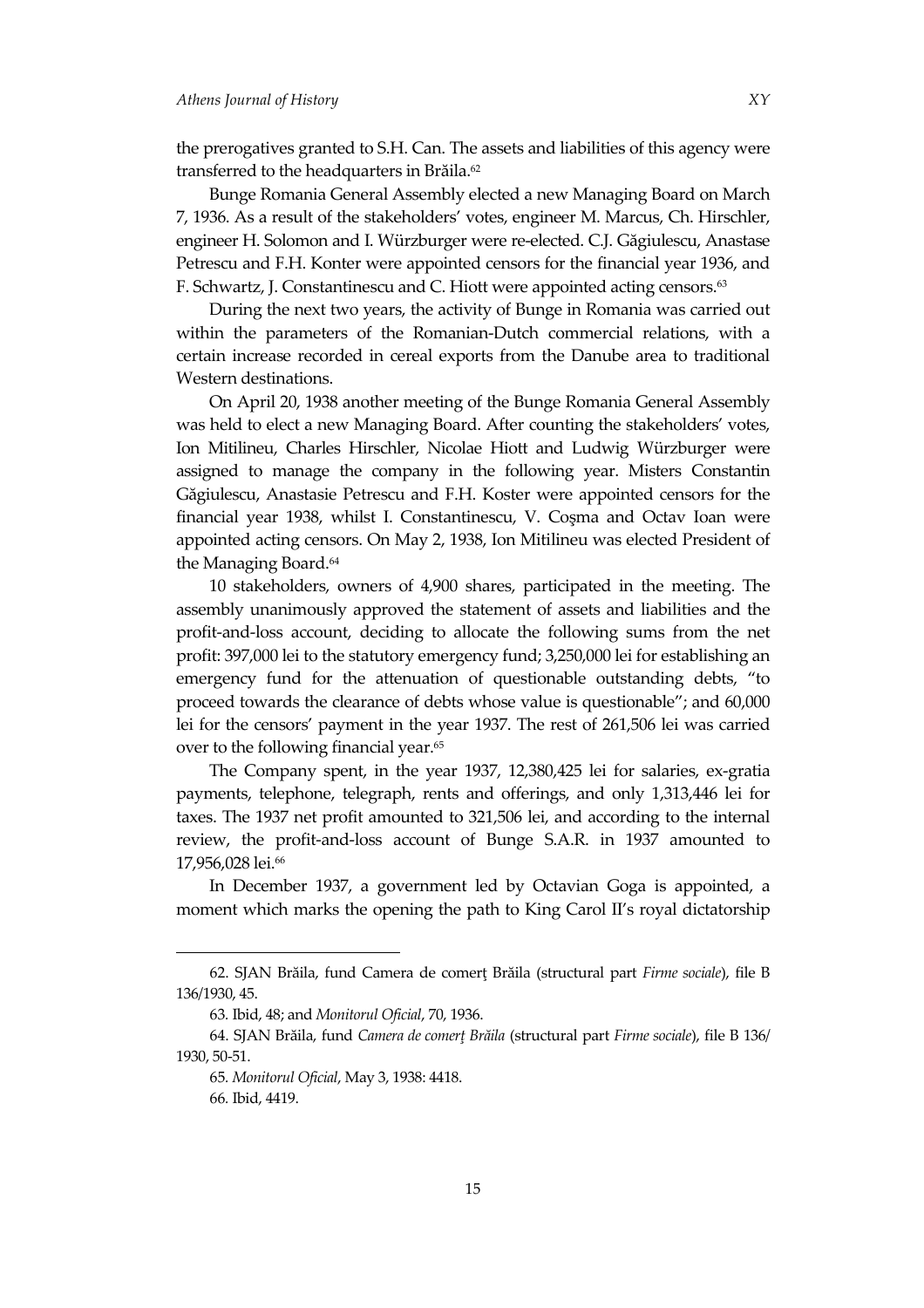and the legitimation of the anti-Semitic trend in Romania. In order to comply with Romanian laws, and to avoid certain inconveniences from the authorities in Bucharest, foreign companies hastened to appoint Romanian ethnics as managers of their branches in Romania. 67

During the Managing Board assembly on June 25, 1938, Adrian G. Petcu was appointed company manager, with the possibility to engage the company by signing alongside a delegate administrator or another director. Misters P. Groswald, I. Rosenberg and M. Siberdi were appointed vice-managers, having the right to signature in accordance with the company's statutes. 68

After the annexation of Austria and occupation of Bohemia and Moravia by Nazi Germany in 1938 and 1939, Europe was preparing for a new war, whose consequences were to certainly affect the business carried out in the Danube ports.

During the General Assembly of April 20, 1939, the Managing Board for the financial year 1939 was elected: Ion Mitilineu, Nicolae Hiott, Charles Hirschler and Ludwig Würzburger. Constantin Găgiulescu, Anastase Petrescu and F.H. Koster were appointed censors, whilst Ioan Constantinescu, V. Comşa and Octav Ioan were appointed acting censors. <sup>69</sup> The assembly decided that, out of 395,968 lei net profit in 1938, to allocate 10% (39,500 lei) for the statutory emergency fund, and the amount of 90,000 lei as tontine for the Managing Board. The censors' payment was set to 60,000 lei, and the remainder of the profit (205,568 lei) was carried over to the next financial year. Salaries, gratuities, telephone and telegraph bills, rents and offerings amounted to 11,348,380 lei in 1938, whilst taxes paid in compliance with Romanian legislation amounted to 1,133,201 lei.<sup>70</sup>

During the meeting of April 30, 1939, the Managing Board appointed Ion Mitilineu president of Bunge S.A.R., also retaining the delegations of the two delegate administrators, Charles Hirschler and Ludwig Würzburger.<sup>71</sup>

After Ludwig Würzburger's death, the Managing Board of the company decided, on October 28, 1939, to replace him with Constantin V. Hiott as a delegate administrator. During the same meeting, the board recorded Max Eisenburg's stepping down from his managerial position. <sup>72</sup> At the end of November 1939, Bunge S.A.R. Managing Board was 'pleased to be informed of Mr Max Eisenburg's reversing his resignation; consequently, he recommences, as of today,

<sup>67.</sup> Lya Benjamin, *Legislaţia antievreiască (*Bucharest: Hasefer Press, 1993).

<sup>68.</sup> SJAN Brăila, fund *Camera de comerţ Brăila* (structural part *Firme sociale*), file B 136/1930, 57; and *Monitorul Oficial*, July 4, 1938: 6803.

<sup>69.</sup> SJAN Brăila, fund Camera de comerţ Brăila (structural part *Firme sociale*), file B 136/1930, 61.

<sup>70</sup>*. Monitorul Oficial*, May 6, 1939: 4248.

<sup>71.</sup> SJAN Brăila, fund *Camera de comerţ Brăila* (structural part *Firme sociale*), file B 136/1930, 63.

<sup>72</sup>*.* Ibid, 74; and *Monitorul Oficial*, November 3, 1939: 9367.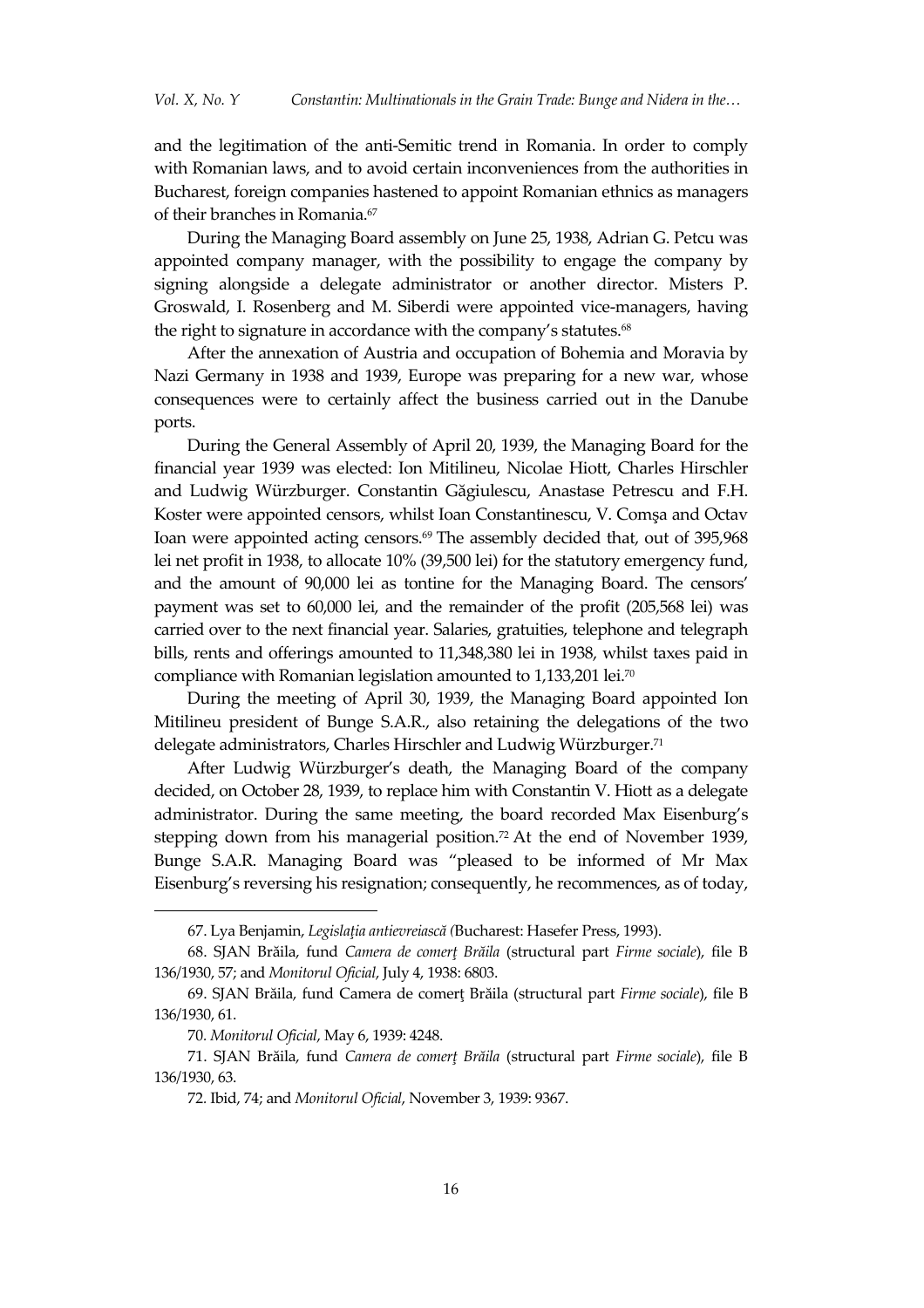November 29, 1939, to act as our company manager, being permitted to validly engage the company' 73 .

On October 4, 1939, the President of the Chamber of Commerce and Industry of Brăila, with consideration to the application submitted by Max Eisenburg (domiciled in Brăila, 16 Coroanei Str.), issued a certificate to serve the pleader's interests in his business journey to Chile. The document supported him in obtaining a visa and the necessary currency for his journey to South America. The same certificate stated that Max Eisenburg 'has a very good reputation on the trade market of Brăila port, being also decorated with the Commercial and Industrial Merit, rank I, thanks to his position as the manager of Bunge S.A.R., which he has held since  $1931<sup>74</sup>$  A similar certificate was issued by the manager of Brăila County Chamber of Agriculture. This latter document mentions 'the vast knowledge that [Max Eisenburg – *o. n*.] possesses in the field of cereal export, [in which] he asserted himself as a valuable and worthy element, contributing to the intensification of exports and capitalization of our agricultural products on foreign markets, as the company he is managing reaches the highest quantities of exported cereals' 75 .

At the beginning of WWII, Romanian authorities imposed a number of measures meant to attest the managerial abilities and the minimal loyalty to the Romanian State of a trading house manager, as most of them were subordinated to foreign partners. On February 26, 1940, Max Eisenburg<sup>76</sup> submitted to the Office of Brăila Trade Register a number of documents required for his carrying out his activity as manager of Bunge S.A.R: a certificate issued by the Chamber of Commerce and Industry (October 1939), a certificate issued by Chamber of Agriculture of Brăila County (October 4, 1939) (both proving that he had experience in cereal exports); and a certificate issued by the Service for Identification and Criminal Record, which attests that he was never sentenced for any deed provided by law in carrying out the activity of cereal merchant. In what his studies were concerned, he could not provide any certificate of completion, 'because I studied abroad, where I have certificates that I cannot submit at this moment because of the current events  $[WWII - 0. n]$ ". At the same time, he declared that he knew the Romanian language 'writing, speaking and reading, meeting the minimal requirements provided by Art 2 of the abovementioned law

<sup>73.</sup> SJAN Brăila, fund Camera de comerț Brăila (structural part *Firme sociale*), file B 136/1930, 77.

<sup>74</sup>*.* Ibid, 79.

<sup>75</sup>*.* Ibid, 81.

<sup>76.</sup> Born in Germany, according to a certificate issued by the Service of Identification and Criminal record, Brăila, October 1939, see ibid, 80.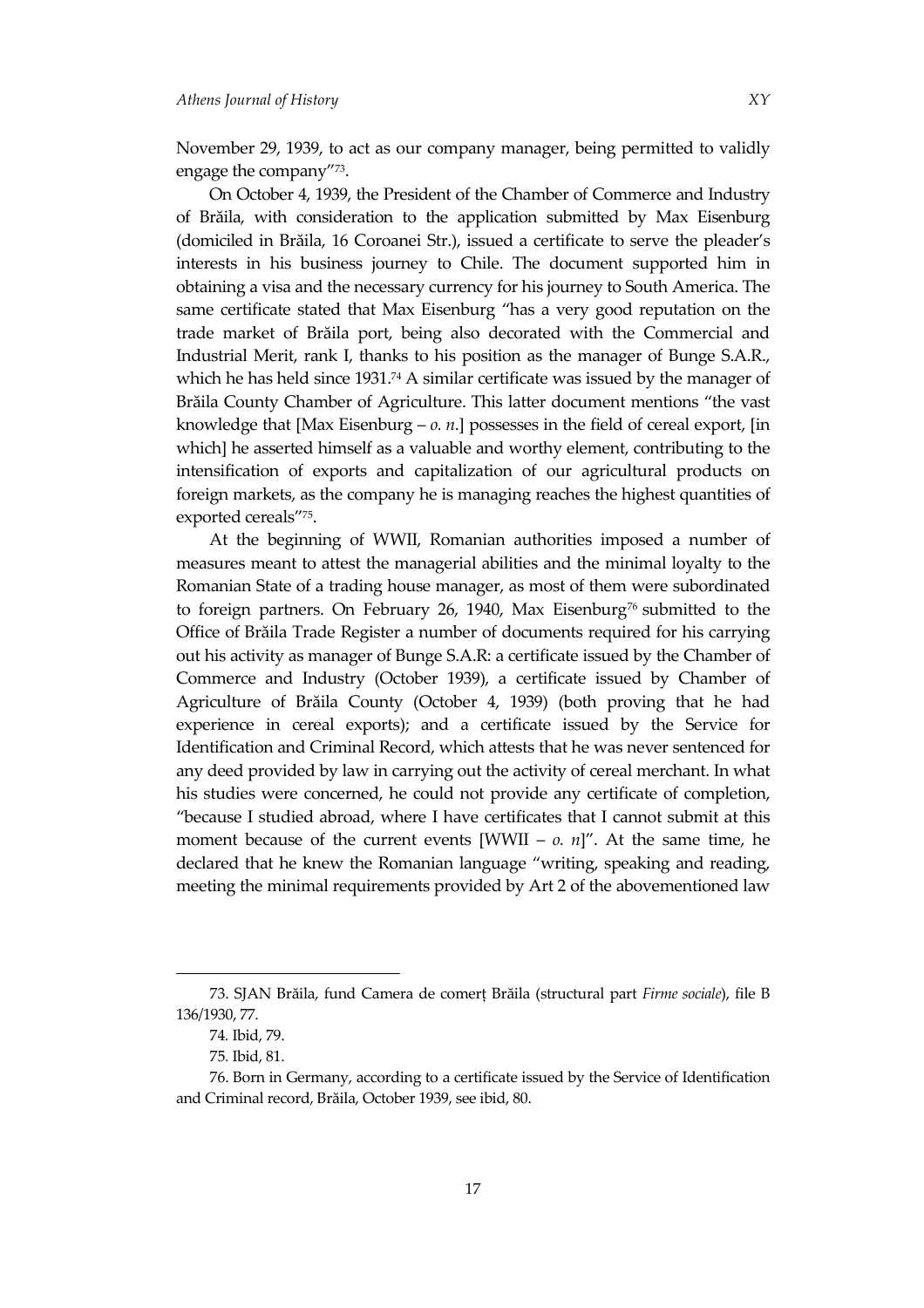[Art. 2 of the Law for completing the public Trade Register, published by the Official Gazette nr. 292/ 1938 – *o. n*]'<sup>77</sup> .

The General Assembly held on March 10, 1940 elected the Managing Board of the company for the financial year 1940: Ion Mitilineu, Nicolae Hiott, Charles Hirschler and Constantin Hiott. C.I. Găgiulescu, Eugen Stănescu and P.H. Koster would exercise their attributions as censors, whilst I. Constantinescu, V. Comşa and P.N. Sint were appointed acting censors (Table 1). The Managing Board unanimously decided to 'appoint Mr Ion Mitilineu as president and retain the delegations of Mr Charles Hirschler and Mr Constantin Hiott, as delegate administrators'. <sup>78</sup> The registered share capital of the company was split into 5,000 shares. <sup>79</sup> The 1939 balance sheet indicates expenses with salaries, rents, insurance payments and others of 6,398,915 lei and 1,802,077 lei paid to the Romanian State as tax. <sup>80</sup> The 1939 deficit was declared in the amount of 1,763,685 lei, whilst the loss in 1940 amounted to 9,238,995 lei.<sup>81</sup>

In the spring of 1940, Nazi Germany occupied several states in Western Europe. On May 10, 1940, the Third Reich troops invaded the Netherlands, and on May 15, the Low Countries government signed their capitulation. Queen Wilhelmina had already found refuge in London.

<sup>77</sup>*.* Ibid, 78.

<sup>78.</sup> Ibid, 83.

<sup>79</sup>*. Monitorul Oficial*, March 29, 1940: 2755.

<sup>80</sup>*.* Ibid.

<sup>81</sup>*. Monitorul Oficial*, March 12, 1941: 2004.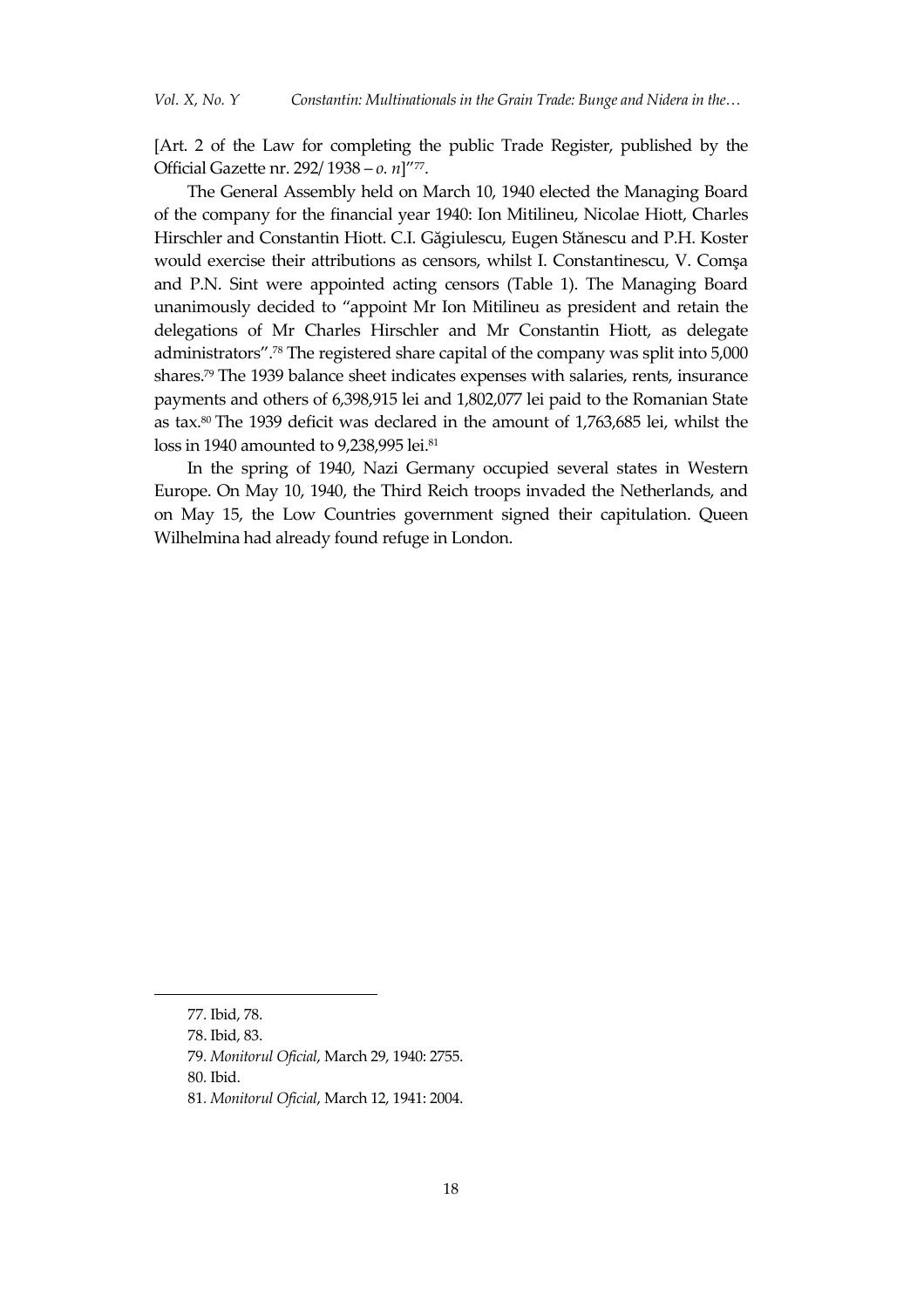| Nr.<br>Crt. | Name and surname         | O<br>$\circ$<br>Position  | Nationality | Domicile         | Capacity                              |
|-------------|--------------------------|---------------------------|-------------|------------------|---------------------------------------|
| 1.          | Ion Mitilineu            | president                 | Romanian    | <b>Bucharest</b> | President of<br>the Managing<br>Board |
| 2.          | Nicolae Hiott            | advisor                   | Romanian    | <b>Bucharest</b> | delegate<br>administrator             |
| 3.          | <b>Charles Hirschler</b> | delegate<br>administrator | Dutch       | Amsterdam        | delegate<br>administrator             |
| 4.          | <b>Constantin Hiott</b>  | delegate<br>administrator | Romanian    | <b>Brăila</b>    | delegate<br>administrator             |
| 5.          | C.I. Găgiulescu          | censor                    | Romanian    | Brăila           | censor                                |
| 6.          | Eugen Stănescu           | censor                    | Romanian    | Brăila           | censor                                |
| 7.          | I. Constantinescu        | acting censor             | Romanian    | <b>Bucharest</b> | acting censor                         |
| 8.          | V. Comşa                 | acting censor             | Romanian    | <b>Bucharest</b> | acting censor                         |
| 9.          | F.N. Sint                | acting censor             | Dutch       | Amsterdam        | acting censor                         |

**Table 1.** *Members of the Managing Board and Censors on the Financial Year 1940<sup>82</sup>*

Because of the hindered relations with the parent-company, corroborated with the territorial losses of Romania (mainly the agricultural basin from Bessarabia), as well as the complete impossibility of carrying out export activities, owing to the measures taken by the belligerent countries, which prevented the cereal exports to traditional trading partners, and in compliance with the provisions of the Commercial Code, which stated that a company was dissolved when its capital had been lost, Bunge S.A.R. ceased their activities completely as of July, 1940. 83 Following the censors' review on November 11, 1940, it was asserted that the entire registered capital had been lost. At the same time, manager Ion Mitilineu handed in his resignation in October 1940. As of January 1, 1941, the following were managing the company: Nicolae Hiott (Board member), Constantin V. Hiott (delegate administrator) and P. Grosvald (vice-manager).<sup>84</sup>

<sup>82.</sup> SJAN Brăila, fund *Camera de comerţ* Brăila (structural part *Firme sociale*), file B 136/ 1930, 84.

<sup>83</sup>*. Monitorul Oficial*, 60, part II, March 12, 1941: 2003.

<sup>84.</sup> SJAN Brăila, fund *Camera de comerţ Brăila* (structural part *Firme sociale*), file B 136/ 1930, 95.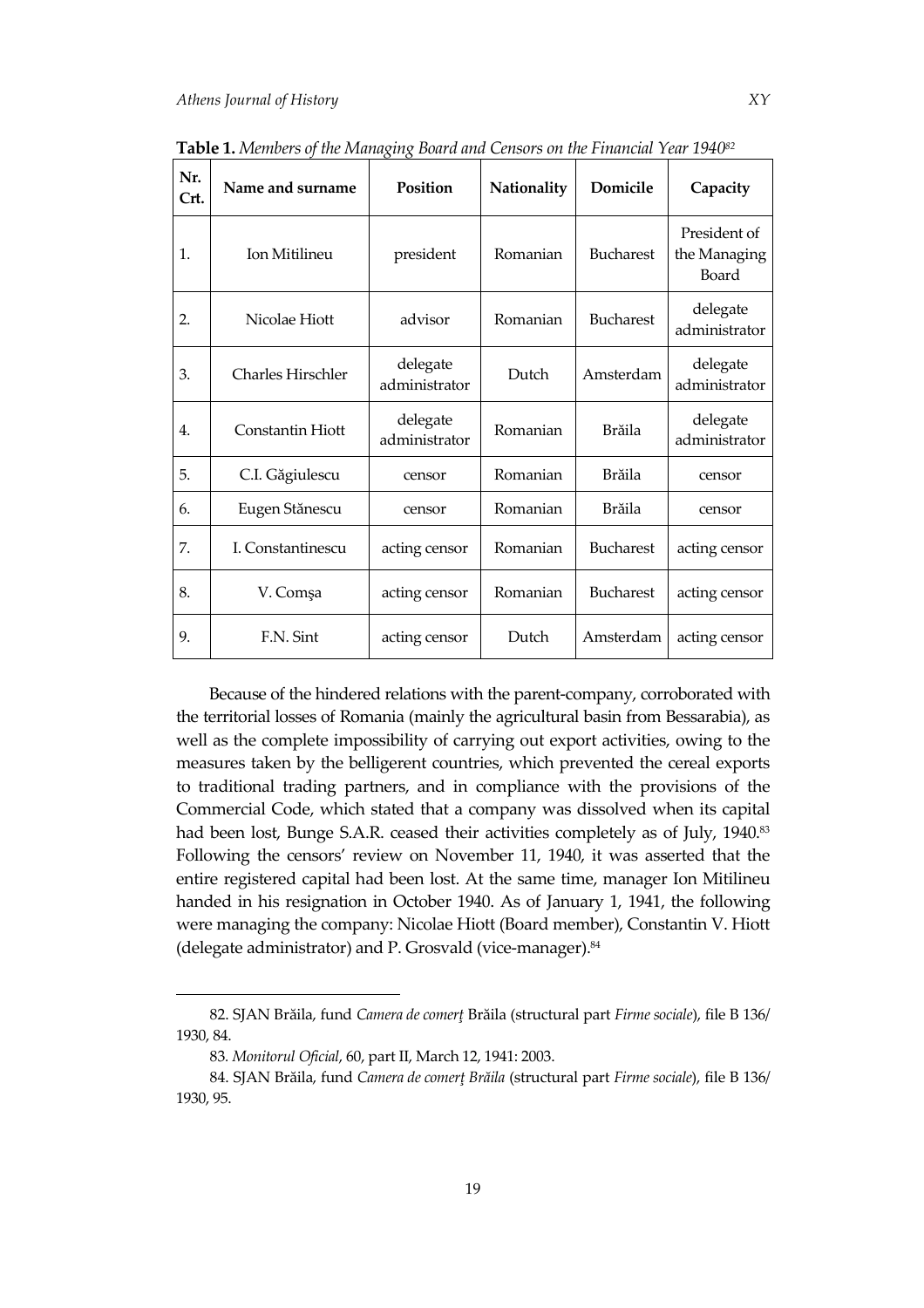Ministry of National Economy approved the application formulated by the company to commence the dissolution procedures. <sup>85</sup> On March 6, 1941, the General Assembly decided the dissolution of Bunge S.A.R., appointing a lawyer from Brăila, Constantin Hiott, as official receiver. He was allowed to sell the company's movables and was entitled to act in the name of the company without prior consent of the Managing Board. His wage was to be determined during a subsequent meeting. 86

From the company's accounting audit, one notes the amount of current expenses with salaries, correspondence and rents – 8,330,279 lei, and the total amount of taxes paid to the Romanian State: 2,017,360 lei. A sum of c. 600,000 lei was spent for furniture purchases and 'other expenses'. 87

On May 2, 1941, the Chamber of Commerce and Industry of Brăila and the Office of Trade Register concluded the review procedure, determining that Bunge S.A.R. did not contravene the decree-law on the juridical state of Jews in Romania. The activity of the lawyer, Constantin V. Hiott from Brăila, the company's official receiver, did not fall under the provisions of the law published in the Oficial Gazette nr. 183/ 1940 on the juridical state of Jews in Romania. 88

In response to the written request of the Chamber of Commerce and Industry of Brăila, the official receiver of the company Bunge S.A.R. filled out a standard questionnaire with 10 questions, addressed to all companies at that time. For the first question, he answered that the company was in the process of dissolution and that its core business had consisted of commissioning and exporting cereals, and that its headquarters was located in Brăila. The other answers indicate that the company had been constituted as a joint-stock company, with an initial registered capital of 5 million lei, divided into 5,000 shares. He could not provide specific information on the state of the shares, considering the belligerency, but, since its foundation, the company had been under the tutelage of the multinational company N.V. Bunge's Handelmastschsppij from Amsterdam, the Netherlands. The Romanian company had been declared bankrupt since March 6, 1941. The dissolution did not leave any shares to stakeholders, and the debts to third parties could not be covered. 89

The judge delegated to the Trade Register of Brăila, taking into consideration the determinations made by the director of the Office, proceeded to deregister, *exofficio*, the company Bunge S.A.R, in compliance with the provisions of Art 14 of the law for the establishment of a trade register, which stated that deregistration

<sup>85</sup>*.* Ibid, 92-93.

<sup>86</sup>*. Monitorul Oficial*, 60, part II, March 12, 1941: 2003.

<sup>87</sup>*.* Ibid, 2004.

<sup>88.</sup> SJAN Brăila, fund *Camera de comerţ Brăila* (structural part *Firme sociale*), file B 136/ 1930, 101.

<sup>89.</sup> Note by Constantin V. Hiott, official receiver, to the Chamber of Commerce and Industry, Brăila, ibid, 132.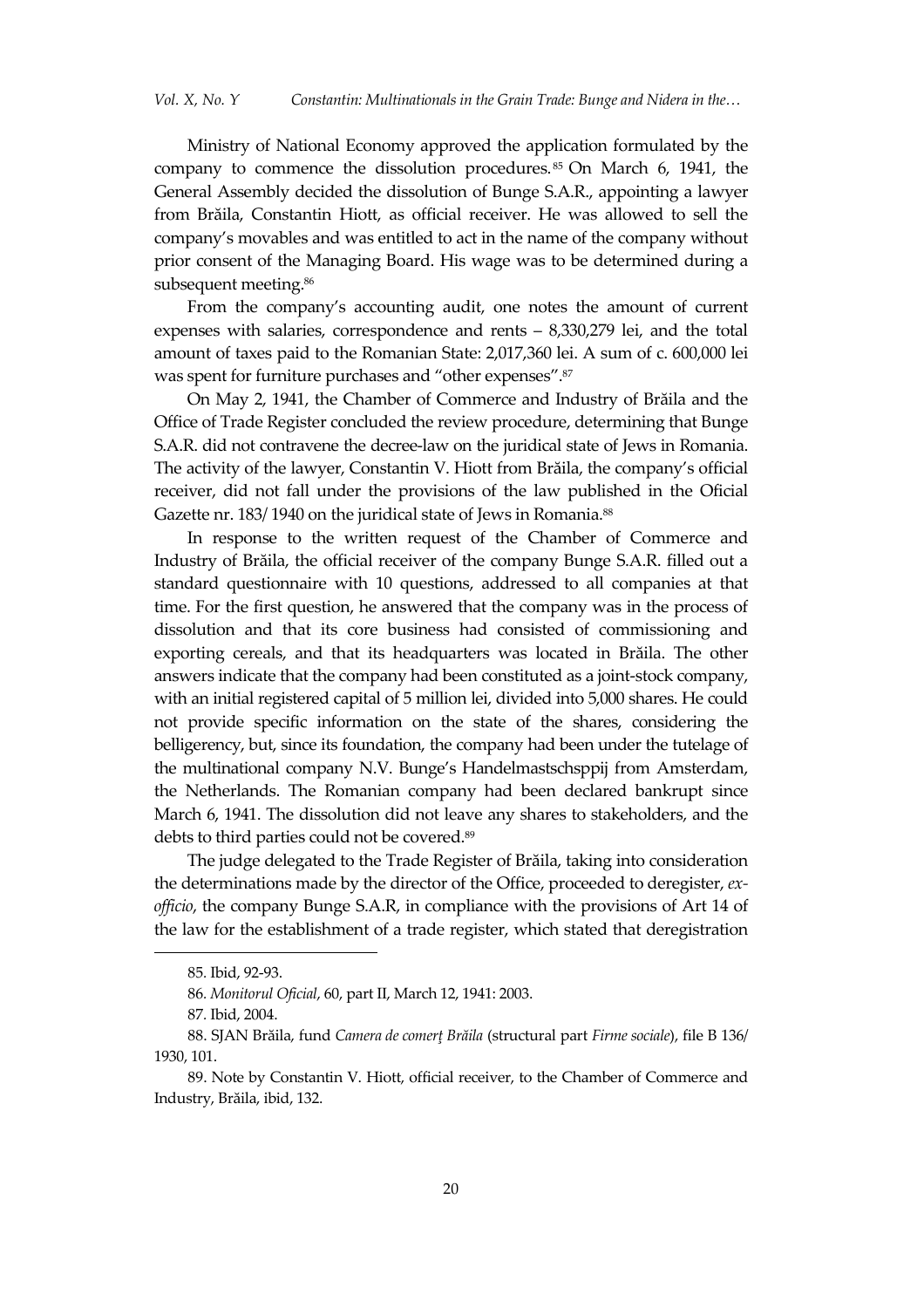of a company could be pursued ex-officio when the management had stopped all trade activities. Aside from these provisions, the delegate judge also grounded his decision on the Order of the Ministry of Industry and Commerce nr. 49190/ October 15, 1947.<sup>90</sup>

# **Nidera in Romania**

The significant growth recoded in cereal maritime trade at the mouths of the Danube had effects on the local market, one being the multiplication of international agencies established on Misitiilor Street, Brăila. <sup>91</sup> In June 1932, the Official Gazette published the charter and statutes of the company *Portera Societate Anonimă Română*, founded for 'cereal trade and commission', with the headquarters in Brăila. The first Managing Board of this company comprised Siegmund Mayer-Wolf (president), George Portolo (delegate administrator), Adolph Kühneberg (administrator), Carl Joseph (director) and G. Lazaropol (manager). <sup>92</sup> Siegmund Mayer-Wolf (German from Hague), George Portolo (Greek from Brăila), Nicolae T. Petrescu (Romanian from Brăila), Adolf Kühnberg (Romanian from Brăila) and Julius Levy (German from Rotterdam) were appointed to manage and/ or represent the company in its early months as associated censors, administrators and third parties. 93

Unlike other branches or local companies affiliated to important players on the global market, the Nidera outpost in Brăila did not benefit from a welldefined system in the fluvial Danube ports to maintain the collection of grains from producers from Oltenia and Wallachia and to deal with what it took to ensure the in-shore navigation to the port in Brăila. Therefore, Portera S.A.R. just aimed to be a means of entering the Danube cereal market, in hope of a time propitious to the development of an entire network specific to the distanceexchange game in the world of warehouse trade and used by the trading houses established in the ports on the Danube ever since mid-19<sup>th</sup> century.

On April 16, 1934 George Portolo (domiciled in Brăila, 16 Praporgescu Str.), attorney of Portera Company, requested the complete deregistration of the company, mentioning that any trading activity had ceased starting with January 1, 1933. Though short, the history of the branch from Brăila illustrates the interest

<sup>90.</sup> Ordinance nr. 60/ January 26, 1948' of the judge delegated to the Trade Register Brăila, ibid, 138.

<sup>91.</sup> See S. Semilian, *Anuarul economic al municipiului Brăila pe anul 1933 (*Brăila: Tipografia Românească, 1933).

<sup>92.</sup> See *Monitorul Oficial*, June 1, 1932.

<sup>93.</sup> SJAN Brăila, fund *Camera de comerţ Brăila* (structural part *Firme sociale*), file P 13/1932, 1.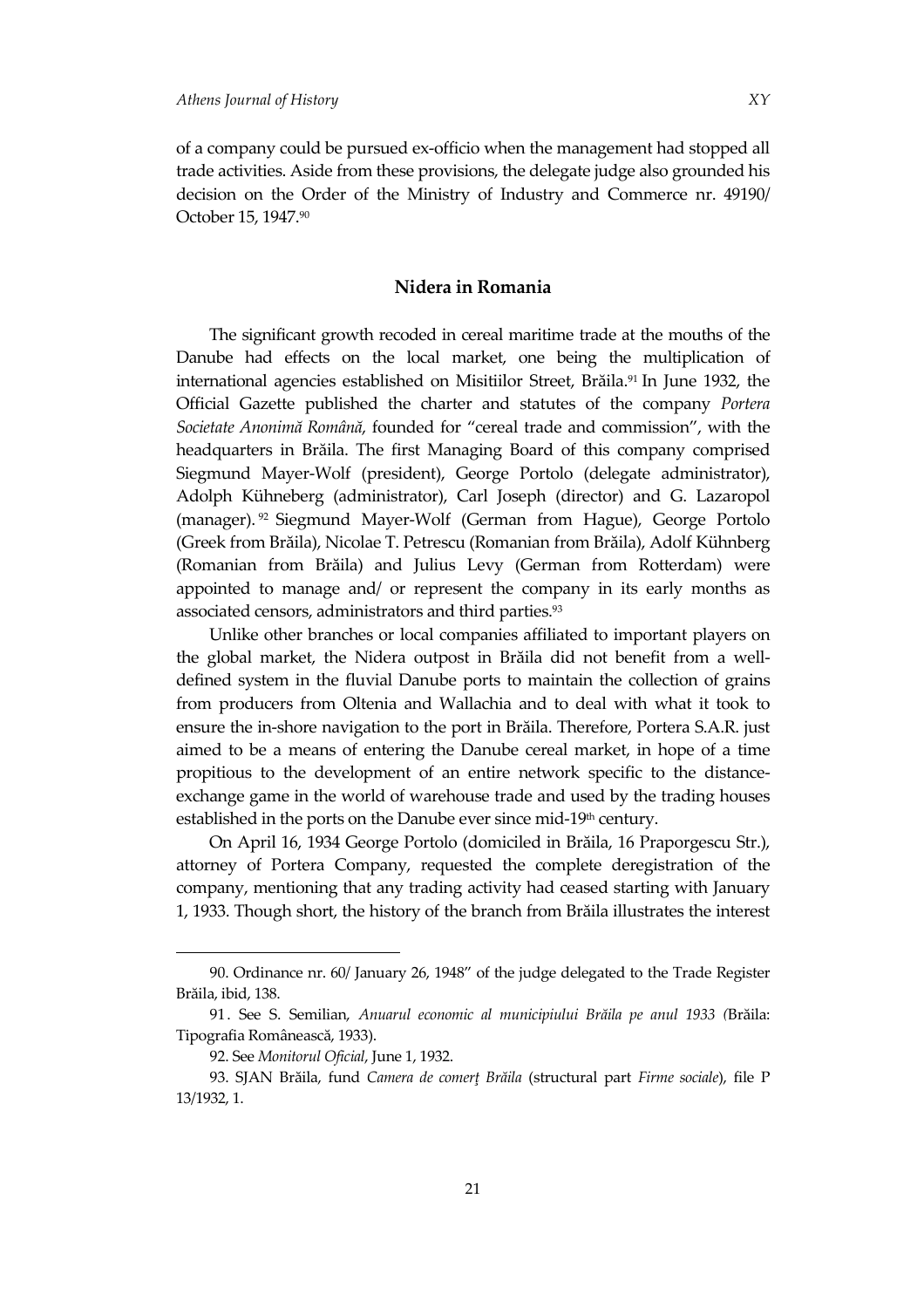of a global company in a hinterland in decline in the '30 of the last century. The interests of the Dutch company were in competition with those of the much more famous Dutch company Bunge and of the French from Louis Dreyfus & C-ie.

Alongside Portera, many other companies specialising in cereal exports functioned in 1932 in Brăila. To mention a few*: Compania Continentală de export S.A.R., Cerealia, Jacques Deutsch & C-ie, G. & F. Grupper S.A.R., J. & M. Hailpern S.A.R., Internationale Getreide Handels A. G. din Viena, Schilthunuis & C-ie S.A.R., Sodac, Anglo – Britanica de cereale S.A.R., Cerealea S.A., Compania Continentală de Export S.A., Comitrom S.A., Comerţul Românesc, Exportul Cerialelor S.A.R., G. – Co. F. Gruper, Maritima S.A.R*., etc.<sup>94</sup> .

Law 119/ June 11, 1948 for the nationalisation of industrial, banking, insurance, mining and transportation enterprises was the legislative means by which the new party and state rulers from Bucharest translated the Moscow directives of turning Romanian economy away from the patterns and horizons opened by Western capitalism, to the "benefactions" of centralised economy. The law also gave the green light for the collectivisation of Romanian agriculture, which was still the primary engine of the national economy. The elimination of capitalist elements from the economic system of Eastern Europe also entailed the elimination of the great trading houses from the Black Sea area, companies that had been forced to find opportunities in the region, after the Bolshevik Revolution of 1917, only in the Romanian and Bulgarian grains and the oil on Prahova Valley.

## **Conclusion and Present-Day Perspectives**

After a more than five-decade break, the merchant interests in trading, storing and processing seeds for oil, the production of oil destined for consumption and the fertilizers production of Bunge led to their reopening a branch on the Romanian territory in 2002. By the acquisition, at the world level, of the French group Cereol Holdings in 2002 and of two factories, Interoil and Muntenia from Romania, Bunge became a leader by the gradual growth of two important brands that they own in Romania: Floriol and Unisol.<sup>95</sup> In 2008, Bunge became the world's greatest player on the seed processing market, and the third most important player at the global level in the agricultural sector, after Cargill and Archer-Daniel-Midland.<sup>96</sup> The Romanian media informed that the leader of alimentary oil on the Romanian market owed c. 90 million lei to the Romanian State, but continued to be well-integrated on the specialised market in the Danube hinterland.

<sup>94</sup>*.* Ibid, files: C2/1931, C7/1932, C18/1924, C41/1932, C44/1931, E3/1937, F7/1932, G3/ 1928 and I6/1923.

<sup>95.</sup> See: http://www.zf.ro/wikizf/bunge-romania-s.r.l.-10107039.

<sup>96.</sup> See: https://bit.ly/3NfVeLD .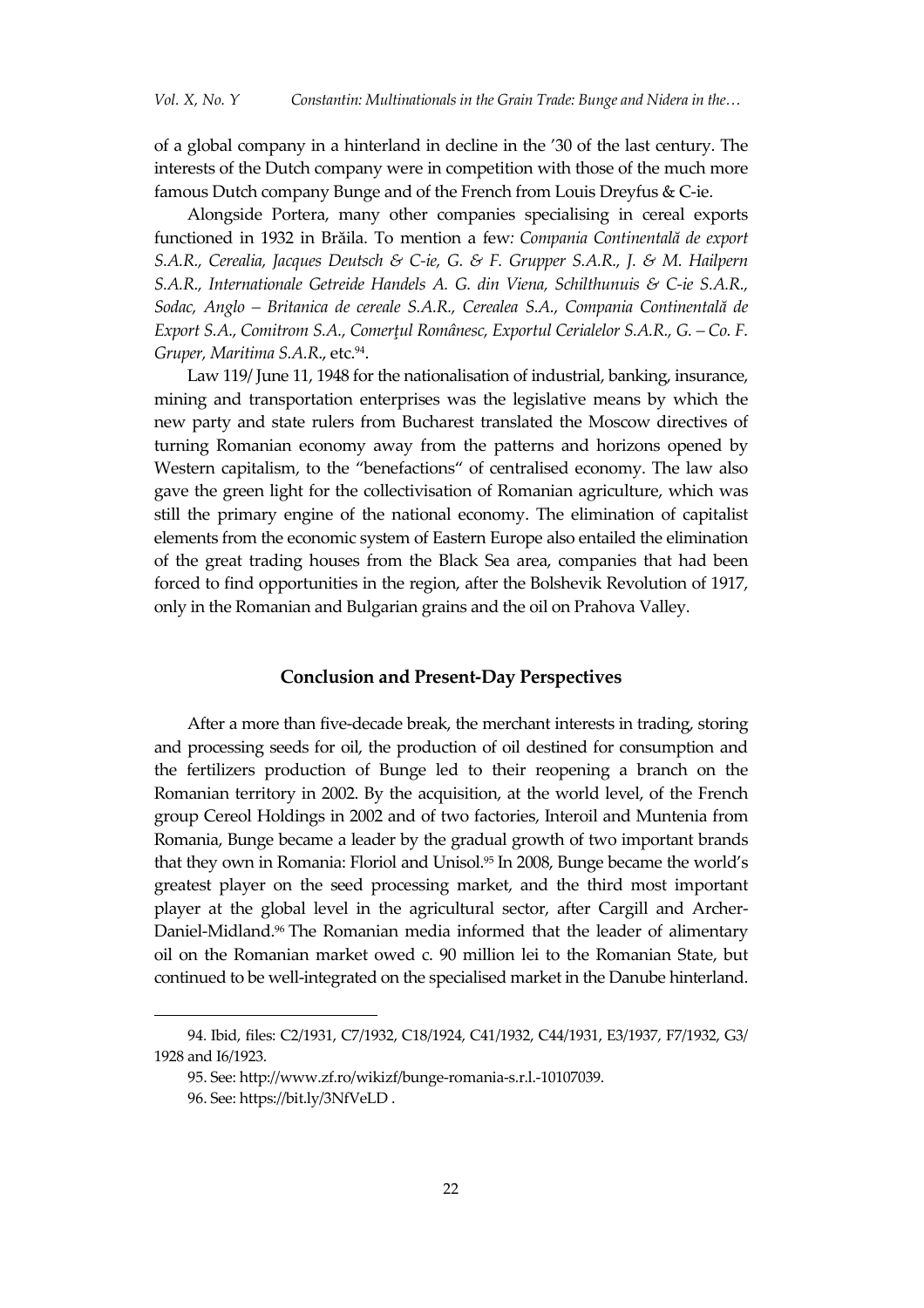1

In 2015, 13 years since the opening of an office in Bucharest, trader Nidera occupied for the first time the first rank among the greatest cereal exporters from Romania. The company founded in 1920 in Rotterdam outperformed important names on the world market of agro-alimentary products, such as ADM and Ameropa. In just six years, Nidera became one of the most important players on the cereal trade market in Romania. The company's rate of turnover recorded an increase from 194 million lei in 2009 to 1,188 million lei in 2014. The company budget reached 2,146 million lei in 2015, which allowed them the most important transaction on the local agricultural market, with the acquisition of United Shipping Agency (American capital), in exchange of c. 100 million euro. This business allowed their purchasing of the largest terminal for grain exports in Constanţa port, with a storing capacity of 250,000 tons. <sup>97</sup> In the spring of 2017, Romania became the main European cereal exporter to the European Union, outperforming states with territories and exploitation potentials superior to those existing in Oltenia, Muntenia, Dobruja and Moldavia.<sup>98</sup> The Chinese from COFCO, among the most important international players on the market of acquisition and fusion of companies in the agricultural sector, purchased the majority stock of Nidera Company in April 2017, putting an end to a 97-year history. <sup>99</sup> The cereal producers in the area of the mouths of the Danube have reintegrated on the specialized international market in a capitalist manner.

## Bibliography

- Axenciuc, Victor. 'Evoluţia economică a României. Cercetări statistico-istorice 1859–1947.' *(*The Economic Evolution of Romania. Historical-Statistical Research.) In *Agricultura,* volume II. Bucharest: Editura Academiei Române, 1996.
- Bădescu, Valentin-Stelian and Cosmin Iordache. "Scurt istoric al evoluției Dreptului Comercial.' (A Short History of the Evolution of Commercial Law.) *Buletinul Universităţii Naţionale de Apărare Carol I* 1 (2013): 280-289.
- Benjamin, Lya. *Legislaţia antievreiască.* (*Anti-Jewish Law*.) Bucharest: Hasefer Press, 1993.
- Block, H. and A. Cândea. *Calendarul Basarabiei pe 1931.* (Bessarabian 1931 Calendar.) Chişinău: Tipografia Eparhială 'Cartea Românească'.

<sup>97.</sup> Roxana Rotaru, *Nidera a ajuns pe prima poziţie la vârful celor mai mari exportatori de cereale din România* (Ziarul Financiar, April 18, 2016).

<sup>98.</sup> Adrian Negrescu, *The Romanian Agriculture Hits Record After Record. The Grain Producing Business has Doubled in the Past Seven Years* (KeysFin, June 20, 2017).

<sup>99.</sup> 'We are embarking on a journey to build on the past and to embrace the future, for the bases of a new company built on the solid foundation of COFCO Agri (ex. Noble Agri) and Nidera', declared Johnny Chi, CEO al COFCO *International*. See Gabriel Razi, *Chinezii pun capăt unei istorii de afaceri de 97 de ani. Brandul Nidera a dispărut oficial. Traderul deţinut de chinezi activează acum sub numele COFCO International* (Agrofinanciar, April 25, 2017).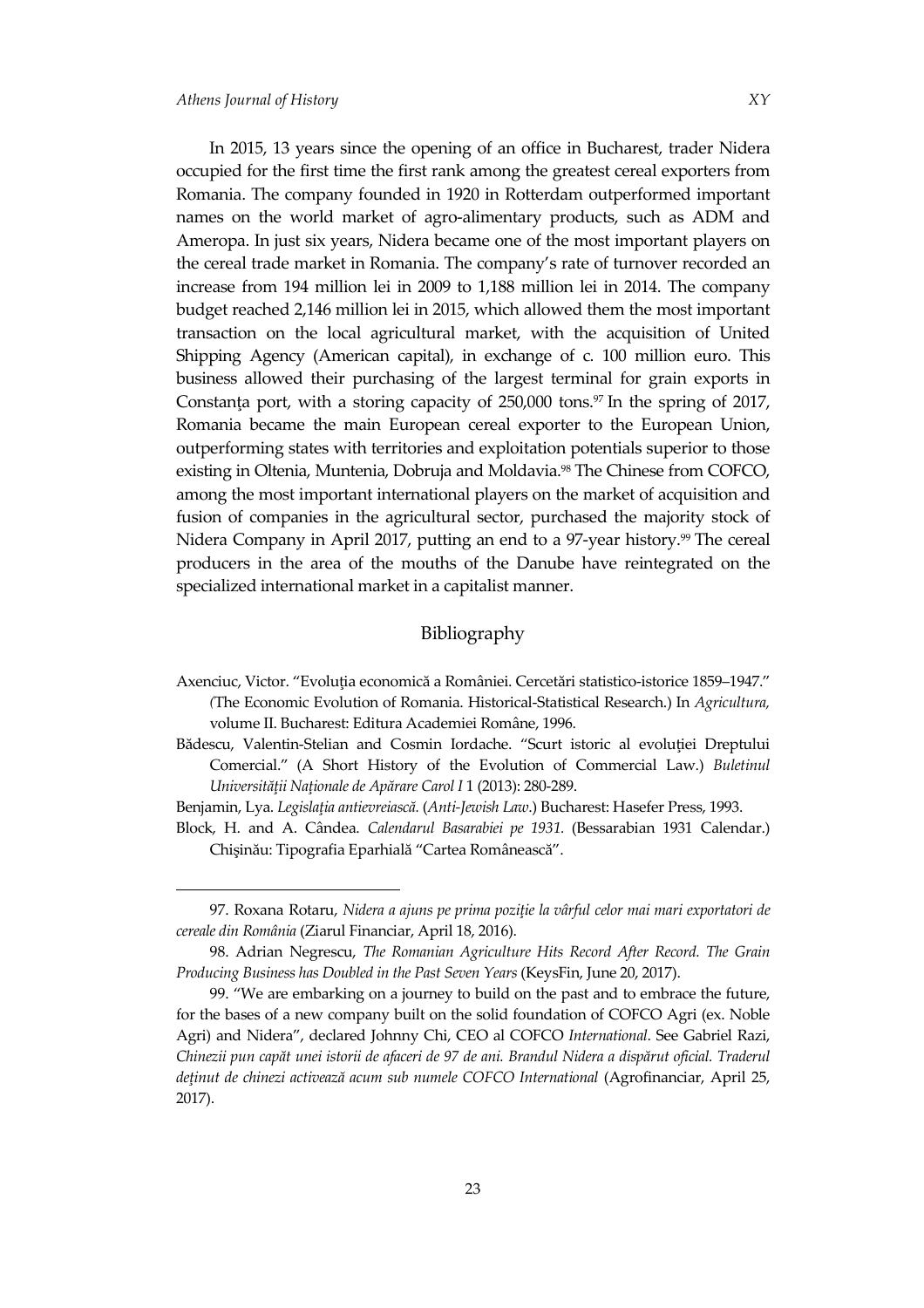- Bozga, Vasile. *Criza agrară în România dintre cele două războaie mondiale. (*The Agrarian Crisis in Romanian between the Two World Wars.) Bucharest, 1975.
- Brăila County Service of the National Archives of Romania (abbreviated SJAN Brăila), fund *Camera de comerţ* [*Chamber of commerce*] *Brăila* (structural part *Firme sociale*).
- Buşă, Daniela. 'Spaţiul sud-est european şi realităţile sale economice (sfârşitul secolului al XIX-lea – începutul secolului al XX-lea).' (South-Eastern Space and its Economic Realities (The End of the 19<sup>th</sup> Century – The Beginning of the 20<sup>th</sup> Century.) *Studii și Materiale de Istorie Modernă* 15 (2002): 50-51.
- Celebidachi, H. 'Agricultura.' (Agriculture.) In *Basarabia. Monografie*, edited by Ştefan Ciobanu. Chişinău, 1993.
- Constantin, Cristian. *Comerţul cu cereale la Gurile Dunării: integrarea pe piaţă, structuri productive şi infrastructura de transport (1829–1940).* (The Grain Trade at the Mouths of the Danube: Market Integration, Productive Structures and Transport Infrastructure (1829–1940).) Brăila: Istros, 2018.
- Enciu, Nicolae, *În componenţa României Întregite. Basarabia şi basarabenii de la Marea Unire la notele ultimative sovietice.* (Within Romania Made Whole. Bessarabia and Bessarabians from the Great Union to Soviet Ultimatum Notes.) Bucharest – Brăila: The Publishing House of the Romanian Academy, Istros, 2018.
- Georgescu, M. *Reforme agrare. Principii şi metode în legiuirile române şi străine.* (Agrarian Reforms. Principles and Methods in Romanian and Foreign Legislations.) Bucharest: Tipografia Bucovina I.E. Torouţiu, 1943.
- Georgescu, M. and P. Sterian. 'Comerţul Interior.' (Foreign Trade.) In *Enciclopedia României*, IV, 423-424.
- Georgescu-Roegen, N. 'Inventarul agricol.' (Agricultural Tools.) In *Enciclopedia României*, IV, 340-342.
- Giurescu, C. C., M. G. Romaşcanu and N. Georgescu–Roegen. 'Comerţul Exterior.' (Foreign Trade.) In *Enciclopedia României*, IV, *Economia naţională: circulaţie, distribuţie şi consum*, 371. Bucharest: Imprimeria Naţională, 1943.
- Iacubovici, Barlo. 'Raţionalizarea agriculturii basarabene.' (Rationalization of Bessarabian Agriculture.) *Basarabia economică* 2 (1938): 9-10.
- Lungu, Const. I. and T. Al. Ştirbu. 'Basarabia economică.' In *Basarabia economică. Monografie*, edited by Ştefan Ciobanu. Chişinău, 1993.
- Lupan, Horia N. 'Cercetări asupra preţului şi rentei pământului în România.' (Research on Price and Land Annuity in Romania.) *Analele Institutului de Cercetări Agronomice al României* 5 (1933): 253.
- Madgearu, Virgil N. *Evoluţia economiei româneşti după războiul mondial* (The Evolution of Romanian Economy After the World War.) Bucharest: Editura Ştiinţifică, 1995.
- Manuilă, S. and D. C. Georgescu. *Populaţia României*. (The population of Romania.) Bucharest: Monitorul Oficial şi Imprimeria Naţională, 1937.
- Maxim, Vasile. 'Unele aspecte geopolitice legate de infrastructura căilor de transport din Basarabia.' (Some geopolitical aspects related to the transport infrastructure in Bessarabia.) In *Politica marilor puteri în Balcani şi Europa Centrală*, *Proceedings of the International Symposium, October 10-12, 2013,* edited by Nicolae Chicuş, 404-406. Chişinău: Garamont–Studio.
- Miclescu, I. and V. Mişicu. 'Căile ferate române.' (Romanian Railroads.) In *Enciclopedia României*, IV, 53.